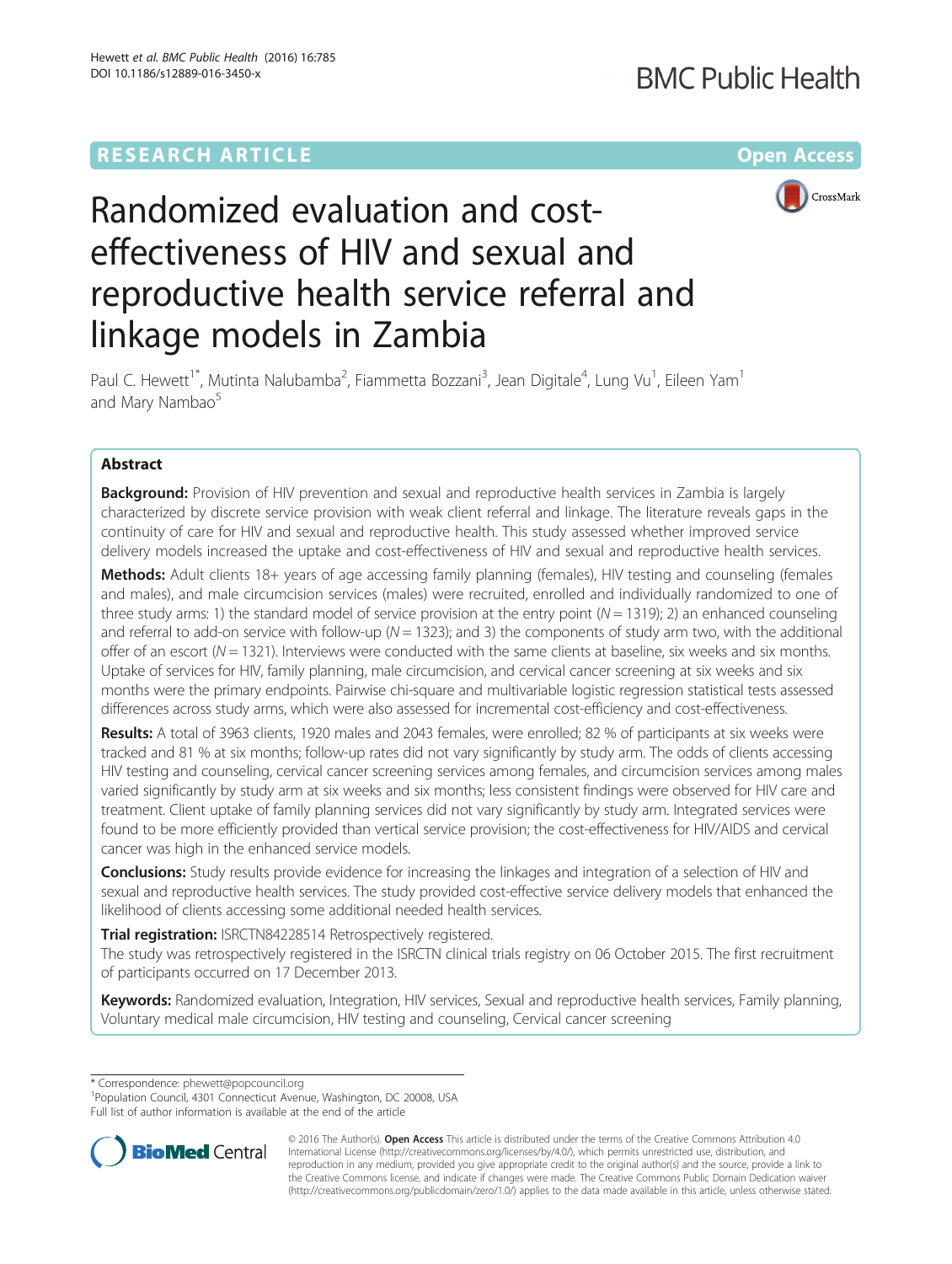# Background

Existing data indicate that the integration of sexual and reproductive health (SRH) and human immunodeficiency virus (HIV) services is most likely to be cost effective in generalized HIV epidemic settings with significant unmet need for modern contraception [[1](#page-17-0), [2](#page-17-0)] With a national endemic HIV prevalence over 13 % and roughly one out of five married women reporting an unmet need for family planning (FP) [[3](#page-17-0)], conditions in Zambia are ripe for exploring effective strategies for the integration of SRH and HIV services. There is strong consensus among policymakers and cooperating partners within Zambia that better linkages between SRH and HIV services are essential to synergize health impact and greater net-cost savings for the health sector [\[4, 5](#page-17-0)].

In Zambia, health services are provided by Government, churches and private institutions. Government and denominational health services are delivered through a system comprising five levels, specialist hospitals, provincial or general hospitals, district hospitals, health centres and health posts. Non-governmental organizations (NGOs), mining and other industrial companies may also provide various specialized health services to address service delivery gaps.

Government and NGO client entry points to HIV testing and counseling (HTC), voluntary medical male circumcision (VMMC), and FP are dominated vertical programming and service specialization and are administered by distinct management structures, established according to historical precedent [[6\]](#page-17-0). In practice, this has resulted in parallel service models, requiring that clients make multiple visits to separate locations to access comprehensive information about add-on SRH or HIV services [\[7](#page-17-0), [8\]](#page-17-0). An add-on service in this context, therefore, implies a service that may be of interest to the client as it addresses a related health need, but is not readily available; for example, if a man presenting for HIV testing was also interested in VMMC. In most public health facilities, add-on SRH and HIV services are offered sporadically and in separate buildings due to inadequate infrastructure and human resources limitations. Navigating the maze of available service schedules and locations usually requires basic literacy, significant time, and persistence [[9](#page-17-0)–[12](#page-17-0)]. Limited referral and tracking mechanisms often fail to ensure that clients access recommended add-on services; a shortage of human resources and an overburdened and under-resourced public health sector have exacerbated these issues [\[13](#page-17-0)].

In Zambia, where 18 % of women aged 15–49 who have ever had sex are living with HIV [[14](#page-17-0), [15](#page-17-0)], many programs' shared client outcome goals are unlikely to be fully met through discrete models of service provision. Strengthened cross-referrals and service linkages have the potential to increase uptake of add-on FP and HIV services among current FP, VMMC, and HTC clients and their partners. A lack of cohesive provider-initiated referral and linkage systems within the public and NGO sectors effectively limits uptake of SRH services as well as treatment and support services for HIV-positive clients, potentially curbing the population-level health benefits of existing SRH and HIV interventions [[16, 17\]](#page-17-0).

Not all services are equally suited for on-site integration; maternal and child health (MCH) and FP services, as well as prevention of mother-to-child transmission (PMTCT) services, have been shown to provide synergistic benefits when integrated at shared service points, while FP and sexually transmitted infection (STI) service integration efforts have shown mixed results [\[18](#page-17-0), [19](#page-17-0)]. Also noteworthy is observational evidence that suggests service sites primarily serving women do not appeal to adult and adolescent males [\[20](#page-17-0)], Where fully integrated on-site services are not feasible, stronger providerinitiated referral and linkage systems have been shown to increase uptake of HTC services and improve client perceptions of service quality [[21](#page-17-0)–[27](#page-17-0)].

#### Methods

#### Study aims, setting and participants

The aims of this study were to contribute to the existing evidence base for best practices in SRH and HIV service linkage and integration, as well as to determine whether two interventions designed to enhance services provision, increase referrals to add-on services, and improve client follow-up, would increase the likelihood that clients would access additional services. Further, it sought to assess whether the interventions could be provided more efficiently as integrated services and would be cost-effective enough to merit implementation at scale.

The study was initiated at seven health service sites within the provincial capitals of Lusaka and Chipata districts of Zambia; Lusaka is also the capital and largest city in Zambia One additional recruitment site was added in each district midway through data collection to address low recruitment rates. The districts were purposefully selected based on the existence of Society for Family Health (SFH) service locations. SFH is a locally registered nongovernmental organization that is an affiliate of Population Services International. In coordination with the Zambia Ministry of Health, SFH manages private health services centers (e.g., HTC, VMMC), as well as provides supporting services at select public health facilities.

There were two types of study sites: **entry point sites**, where clients were recruited into the study, and **referral** sites, to which clients were referred for additional services. Each district had at least one of the three entry point services: HTC, FP, and VMMC. At HTC sites, participants of either sex could be recruited, at FP sites recruitment was limited to women, and recruitment at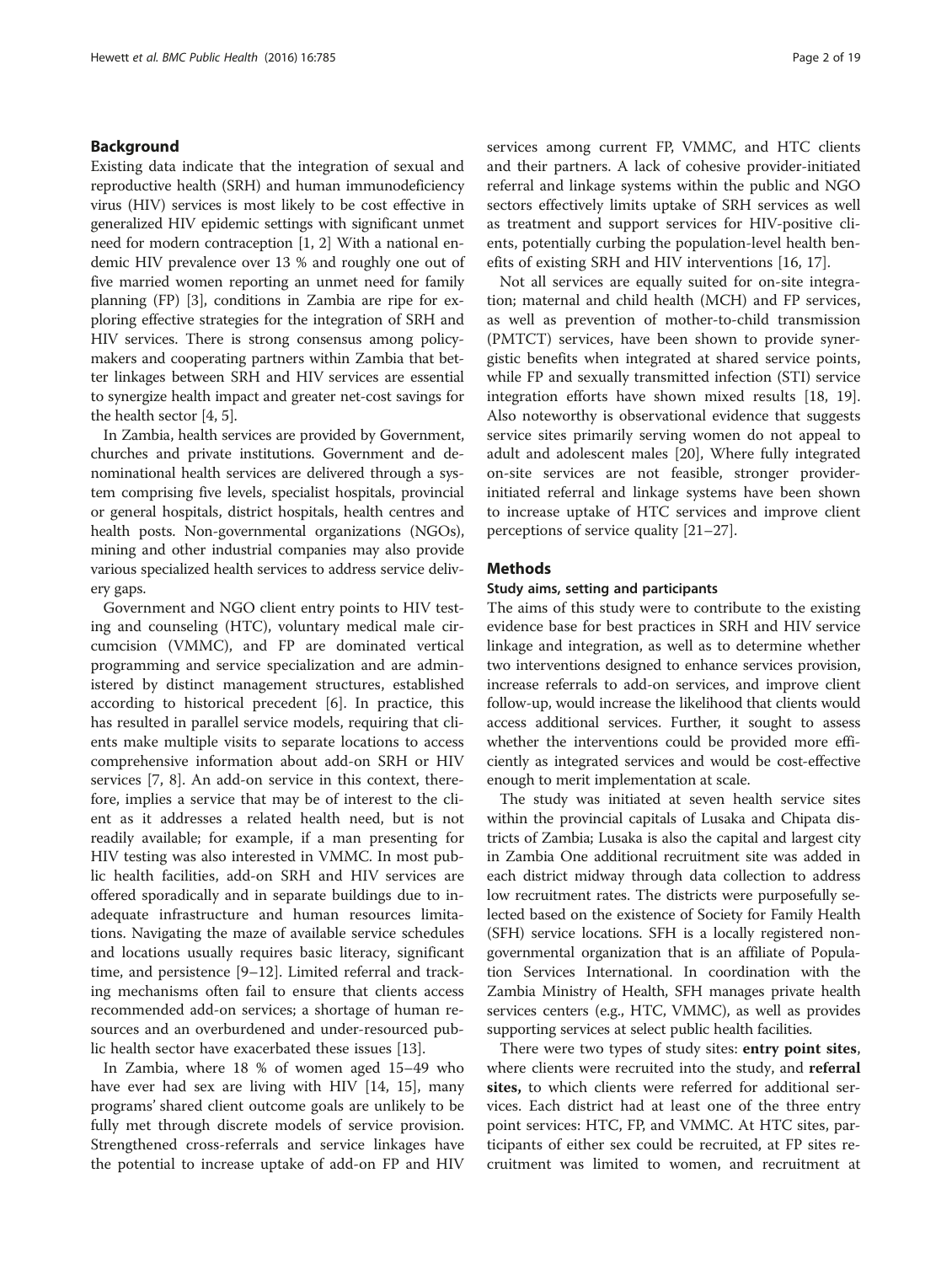VMMC sites was limited to men. Referral service sites included SFH-operated integrated service centers, public hospitals/clinics, and partner NGO-run service centers; all referral sites were mapped and located within walking distance of the entry point locations. Although the study referred specific sites for services, it was possible that participants enrolled in the study went to health facilities that were not participating in the study. One existing fully-integrated health facility in Lusaka operated by the Young Women's Christian Association (YWCA) was used to make comparisons of service costs for the economic evaluation.

Participants were largely drawn from a population of urban and peri-urban residents in the two districts of Lusaka and Chipata. At the time of the study, the HIV prevalence was 19 % in and 11 % in Lusaka and Chipata districts, respectively, while the prevalence of male circumcision was 23 and 6 % respectively [[3\]](#page-17-0). The two districts had a similar prevalence (41 %) of participants who had been tested for HIV and had received their test results in the previous year [[3\]](#page-17-0). Among women, there was near universal knowledge of modern methods of contraption (>90 %), however only approximately 32 % of women aged 15–49 were currently using a modern method of contraception, with injectables being the most widely used method [[3\]](#page-17-0).

Participants recruited into the study at all of the study entry points met the following eligibility criteria: were 18 years or older; were sexually active, defined as having had sex within the past 12 months; planned to reside within the study catchment area for the next six months; and were willing and able to provide informed consent.

# Client randomization and study arms

Clients accessing services at the recruitment sites and voluntarily enrolling in the study were individually randomized into one of three study arms that offered a different package of services (see Fig. [1\)](#page-3-0): Arm 1) the standard model of service provision at FP, HTC, and VMMC sites (control); Arm 2) enhanced client counseling and referral to add-on services with client follow-up; and Arm 3) the components of experimental Arm 2 with an additional offer of immediate escort to the add-on service. A block randomization scheme with a block size of nine, stratified by site, was used to randomly assign participants to ensure balanced sample sizes across control and intervention arms; a small number of cases were ruled ineligible for inclusion after the data was collected. Only after a client registered for the study was his or her random assignment revealed to the research staff member.

Clients randomized to the control arm received the existing standard of care for HTC, FP, and/or VMMC services. Given the differing implementation environments, including public health facilities and NGO-managed sites (SFH), the standard of care varied by site and provider, but, as illustrated in Fig. [1,](#page-3-0) generally included client assessment and counseling for the services sought; ad-hoc referrals to additional services, usually client initiated; no direct transition or linkage between services; no follow-up of clients. For example, with existing services, female FP clients might on their own ask a nurse counselor about HTC services and be referred for HIV testing. Similarly, HIV-negative male HTC clients might be referred for VMMC services; however, clients were not otherwise linked to those services.

Clients randomized to the two intervention arms were provided enhanced client-centered counseling, a standard process for referrals to additional services, and follow-up by phone if they failed to access the referred service within seven days. The enhanced client counseling included a form-based standardized assessment of need, dedicated time to discuss referrals, readily available informational materials about the add-on services, and used clientcentered motivational interviewing (MI) techniques to address barriers to service uptake. MI is a client-centered and directed approach to behavioral counseling designed to enhance a client's readiness for change by eliciting his/ her own motivations. Counsellors interactively work with clients to address potential barriers to service uptake. MI has been shown to significantly increase client engagement, intention, and self-efficacy in the adoption of new health practices, including utilization of HTC and antiretroviral therapy (ART) adherence [\[28](#page-17-0)–[30](#page-17-0)].

Referrals for services were given for the primary client as well as for his or her spouse/partner and children when appropriate; given the small number of clients with children for which there were data, the children's referrals are not discussed further. If clients failed to access the referral service within seven days, they were called on the phone by a psychosocial counselor who used MI techniques to address barriers to accessing services. Clients who were randomized to the third study arm were additionally offered an immediate escort at the time of referral, who would guide clients to the referral site. The escort physically walked the client to the add-on service and introduced the client to the site and processes, including registration. For practical and ethical reasons the client did not receive preferential access to services at referral sites. For relevant add-on services not used immediately (e.g., for spouses/ partners), providers encouraged clients to return with the secondary beneficiary to the entry point for escort to the services; such clients, however, could proceed directly to the referral site if desired.

#### Study outcomes and client observations

The referral service uptake outcomes and the eligible population included in assessments of the primary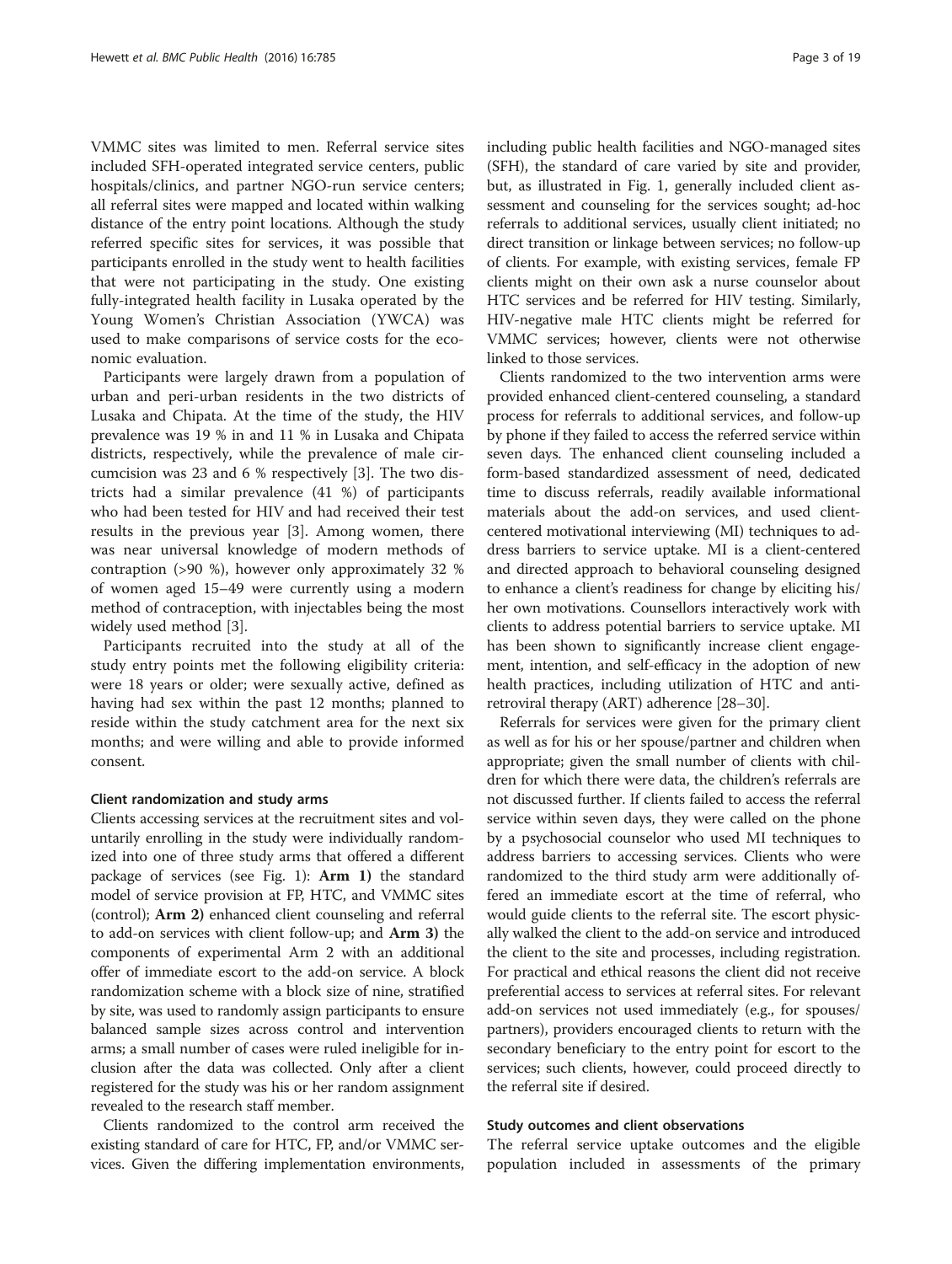<span id="page-3-0"></span>

objectives of this study are listed in Table [1](#page-4-0). The outcomes were measured for enrolled clients, as well as their spouses/partners, if applicable. Uptake was defined as clients reporting that they or their spouse/partner utilized a referred service within the six-week or six-month period after enrollment. As is clear from Table [1](#page-4-0), whether or not an outcome could be measured was dependent upon the entry point from which the client was recruited. For instance, uptake of HTC as a referral service could only be observed among females enrolled at FP sites, since men were routinely tested for HIV at both HTC sites and VMMC sites.

The study collected information from the client at enrollment, six weeks, and six months post-enrollment. A client information registry and tracking database (CTD) collected client information, including names, national

registration card number, contact information, and services sought on the day of recruitment. The CTD included site name, visit date, time of visit start, time of visit end, and services received. Based on Microsoft SQL architecture, the CTD at each individual entry point and referral site was synchronized every ten minutes with a central server using USB 3G/4G modems. The synchronization provided real-time information about clients accessing referral services and was used to generate reports of those in intervention arms who failed to access referral services within seven days.

All study clients were interviewed at baseline by a trained enumerator at the client entry point prior to service provision. Information collected at baseline included socio-demographic characteristics; residential and household information; recent health service utilization; recent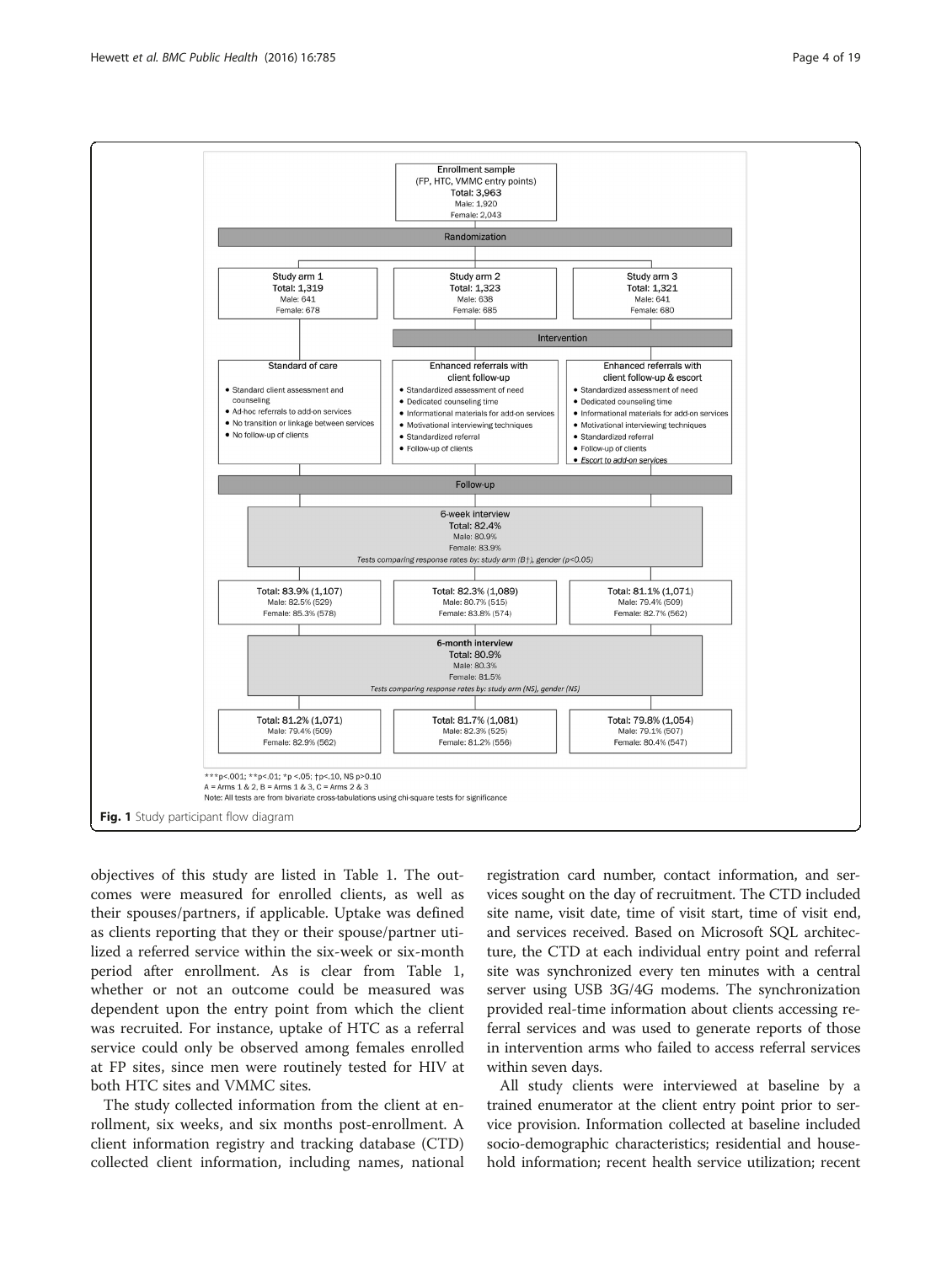|                                       | Entry points  | Gender eligible | <b>Notes</b>                                                                   |  |  |  |  |
|---------------------------------------|---------------|-----------------|--------------------------------------------------------------------------------|--|--|--|--|
| Client outcomes                       |               |                 |                                                                                |  |  |  |  |
| HIV testing and counseling            | <b>FP</b>     | Female          |                                                                                |  |  |  |  |
| Family planning                       | <b>HTC</b>    | Female          | Among all non-pregnant women able to have children<br>at baseline <sup>a</sup> |  |  |  |  |
| Voluntary medical male circumcision   | <b>HTC</b>    | Male            |                                                                                |  |  |  |  |
| Cervical cancer screening             | FP, HTC       | Female          |                                                                                |  |  |  |  |
| HIV & STI care and treatment outcomes |               |                 |                                                                                |  |  |  |  |
| HIV care and treatment                | FP, VMMC, HTC | Male, Female    |                                                                                |  |  |  |  |
| STI care and treatment                | FP, VMMC, HTC | Male, Female    |                                                                                |  |  |  |  |
| Psychosocial counseling               | FP, VMMC, HTC | Male, Female    | Among all who got HIV care and treatment                                       |  |  |  |  |
| TB testing                            | FP, VMMC, HTC | Male, Female    | Among all who got HIV care and treatment                                       |  |  |  |  |
| CD4 testing                           | FP, VMMC, HTC | Male, Female    | Among all who got HIV care and treatment                                       |  |  |  |  |
| Initiated ART                         | FP, VMMC, HTC | Male, Female    | Among those who were tested for CD4 counts and<br>were eligible for ART        |  |  |  |  |
| Partner outcomes                      |               |                 |                                                                                |  |  |  |  |
| HIV testing and counseling            | FP, VMMC, HTC | Male, Female    | Among those with primary sex partners                                          |  |  |  |  |
| Family planning                       | VMMC, HTC     | Male            | Among those with primary sex partners                                          |  |  |  |  |
| Voluntary medical male circumcision   | FP, HTC       | Female          | Among those with primary sex partners                                          |  |  |  |  |
| Cervical cancer screening             | VMMC, HTC     | Male            | Among those with primary sex partners                                          |  |  |  |  |
| HIV care and treatment                | FP, VMMC, HTC | Male, Female    | Among those with primary sex partners                                          |  |  |  |  |
| STI care and treatment                | FP, VMMC, HTC | Male, Female    | Among those with primary sex partners                                          |  |  |  |  |

<span id="page-4-0"></span>Table 1 Study outcomes by entry point and gender eligibility

<sup>a</sup>Women self-reported that they were not able to have children in the baseline survey

sexual and HIV risk behaviors; self-assessments of health status; recent STI diagnosis, treatment and symptoms; fertility desires; and contraceptive use. All clients were tracked at six weeks and six months post-enrollment for an interview that included questions about service uptake at study and nonstudy health facilities. The data from survey interviews were electronically captured on Android™ tablets and audio computer-assisted self-interviewing (ACASI) was used for the sexual behavior questions.

# Power and statistical analysis methods

Power analysis for the experimental evaluation was performed to determine the study sample sizes required to statistically assess minimally detectable treatment effects. The sample size required for each study entry point depended on the outcome to be analyzed, how it was measured, its estimated standard deviation, an estimate of its value at baseline, and the anticipated treatment effect from the intervention(s). For the calculations performed, a standard power of 0.80 and a significance level of 0.05 were specified. The sample size was generated for an acceptable minimally detectable effect size for each indicator. Power calculations were performed such that each of the two experimental arms could be statistically evaluated against the control arm, as well as against each other.

The empirical assessment of the primary outcome indicators in Table 1 was based on client interviews conducted at approximately six weeks and six months after enrollment. The empirical assessment was based on an intent-to-treat (ITT) analysis, assessing cases according to their original randomization whether or not they actually received any or all of intervention components in their assigned arm as per protocol [[31\]](#page-17-0). Because of random assignment, relatively simple statistical methods were used to assess intervention impact. Differences in the means for continuous indicators were assessed using pairwise t-tests of significance, while pairwise chi-square tests were used to assess differences between study arms for binary indicators at six weeks and six months; Fisher's exact test was used as an alternative when cell sizes were small.

Two logistic regression multivariable models were also used to assess treatment impact. The first regression model included only indicators for the study arms, with the standard of care as reference. The second model included the study arms, service entry point site fixed effects and a limited number of covariates to determine whether the precision of the parameters was improved with more information empirically modeled. A separate generalized estimating equations (GEE) analysis was conducted to assess whether within-site clustering may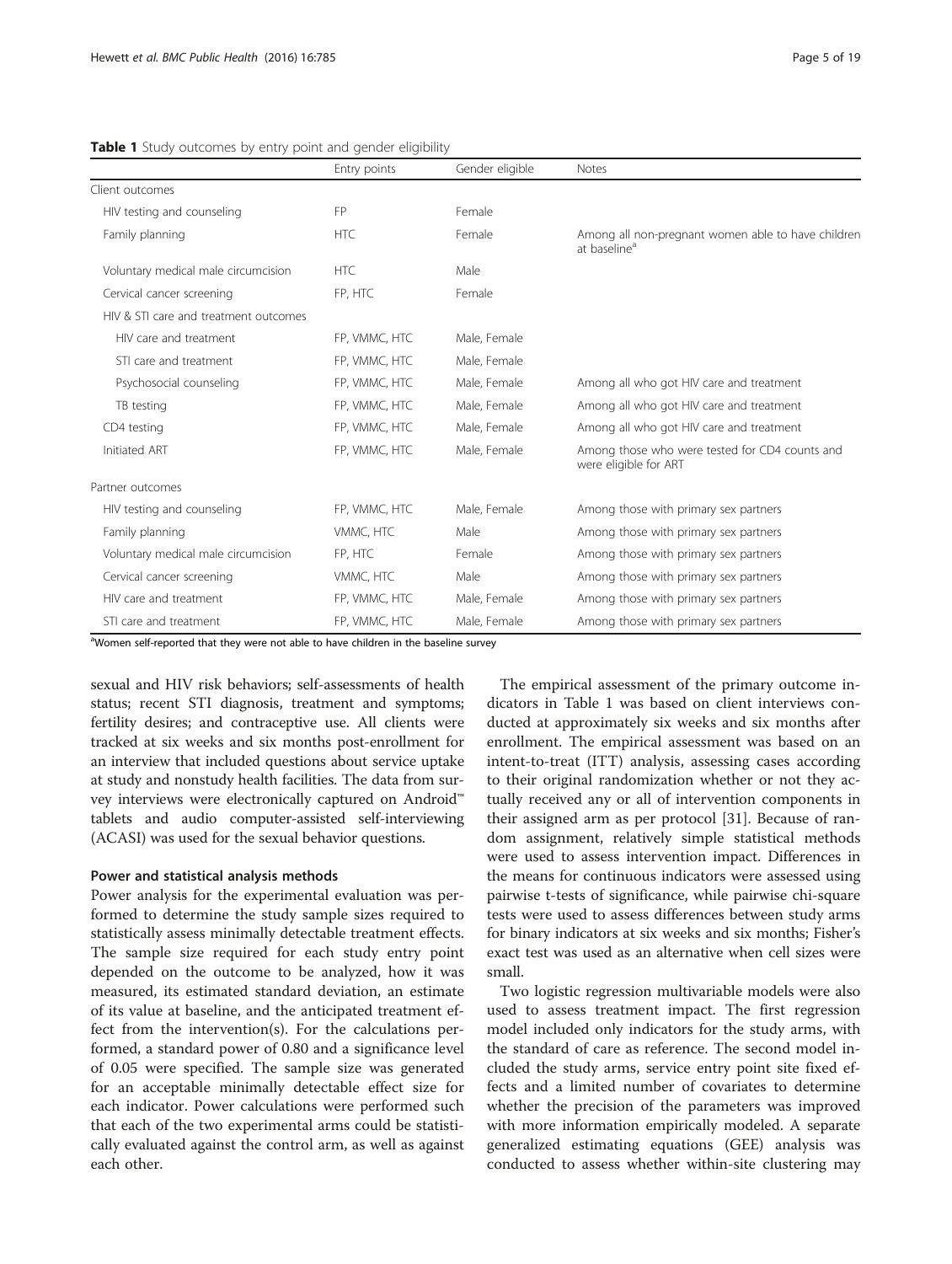have affected the parameter standard errors and statistical tests. Also, given loss-to-follow-up at six weeks and six months, a sensitivity analysis was conducted using multiple imputation methods for missing data to determine if any conclusions drawn might have changed if the outcomes were fully observed [\[31](#page-17-0), [32](#page-17-0)]. As the conclusions that were drawn from the GEE and multiple imputation models did not differ in any meaningful way from the standard statistical assessments, the latter results are presented [[33\]](#page-17-0). All analyses were performed using Stata 13.1 (Stata Corp, College Station Texas).

#### Economic evaluation

The embedded economic evaluation comprised two components, a technical efficiency and a cost-effectiveness analysis. Technical efficiency has to do with minimizing waste in the provision of a given service and is achieved when the desired output is produced with the least inputs [[34](#page-17-0)]. Interventions costs were assessed in terms of whether they varied depending on mode of delivery, either separately via vertical, stand-alone services or together via integrated services (under one roof). The urban vertical service sites in Lusaka were SFH Cairo (HTC), SFH ChaChaCha (VMMC) and Chawama Clinic (FP). The rural vertical service sites in Chipata were the SFH Platform (HTC), Chipata General Hospital (VMMC) and Kapata Clinic (FP). The integrated comparator site was SFH YWCA in Lusaka. All other referral services were costed at Chawama Clinic, a representative public health facility. All study facilities were part of existing SFH referral networks in Lusaka and in Chipata. Costs were collected using an 'ingredients' approach by which all resource items used in the production of the services are identified. Costs per client were then multiplied by the number of clients seen at the facility in one year to calculate annual costs used in the cost-effectiveness analysis.

The second component of the economic evaluation assessed the value-for-money of the two intervention arms in the trial compared to the standard of care. Costutility analysis using Disability Adjusted Life Years (DALYs) as the unit of outcome was used since the health outcomes of the study predominantly affected morbidity in the short run. DALYs are considered the lost years of a healthy life due to disease or disability [[35\]](#page-18-0). Discounted years of life lost (YLLs) were calculated as the sum of expected deaths in the Zambian population over time based on the life expectancy in different age groups. Discounted years lost due to disability (YLDs) were calculated as the sum of the years lost due to disability caused by HIV infection, onset of AIDS, and cervical cancer. The number of Zambians experiencing different health states at time (t) was calculated based on the incidence and mortality estimates for the outcomes of interest as well as the probability of treatment success and mortality and morbidity reduction from the different interventions, summarized in Table [2.](#page-6-0) Incremental DALYs averted from the trial interventions were then calculated as the sum of YLLs and YLDs in each intervention arm. The disability weights used for symptomatic pre-AIDS HIV, AIDS with and without ART, and cervical cancer (diagnosis and primary therapy) were those used in the Global Burden of Disease Study 2010 [[36\]](#page-18-0). Discounted DALY measures and projected lifetime treatment costs derived from these intermediate outcomes were used to calculate incremental cost-effectiveness ratios, which provide forthright cost comparisons between the experimental and control service models.

# Results

As can be observed in Fig. [1](#page-3-0), 3963 men and women were enrolled to participate in the study; 42 % enrolled from health facilities in Lusaka and 58 % from health facilities in Chipata. A total of 2043 women (representing 52 % of the sample) were enrolled from FP and HTC entry sites, while a total of 1920 men (representing 48 % of sample) were recruited from VMMC and HTC entry sites. While the number of women enrolled was nearly equally divided between FP and HTC sites, only 27 % of the enrolled men entered from VMMC sites, the remainder coming from the study's HTC sites. The distribution of participants by study arm included 1319 in the standard of care or control arm (study arm 1), 1323 in the enhanced services with follow-up arm (study arm 2), and 1321 in the enhanced services with follow-up and escort arm (study arm 3). The baseline characteristics of the sample did not vary systematically by study arm [\[33](#page-17-0)].

#### Participant baseline characteristics

Table [3](#page-7-0) provides an overview of the baseline demographic characteristics of the sample by participant sex. The mean age of study participants was 26.5 (95 % CI: 26.3–26.7) years of age, with a slightly younger sample of males (26.1, 95 % CI: 25.8–26.4) than females (26.8, 95 % CI: 26.5–27.1). The majority of male participants were in the 18–24 age range (51.0 %, 95 CI: 48.7– 53.2 %), with a decreasing prevalence of men across the remaining age ranges. A similar pattern was observed for females, a plurality of females seeking FP and HTC services (44.8 %, 95 % CI: 42.7–47.0 %) coming from the 18–24 age group and only 14 % (95 % CI: 12.6–15.7 %) of participants aged 35 years or older. Males were also more likely to currently attend school (28.7 %, 95 % CI: 26.7–30.8 %), relative to females (13.9 %, 95 % CI: 12.4– 15.4 %). The difference in educational attendance is likely driven by the sex differences observed in schooling attainment at secondary and tertiary levels in Zambia [[3\]](#page-17-0). A larger percentage of males than females in our sample were 18–24 years old, ages when they are likely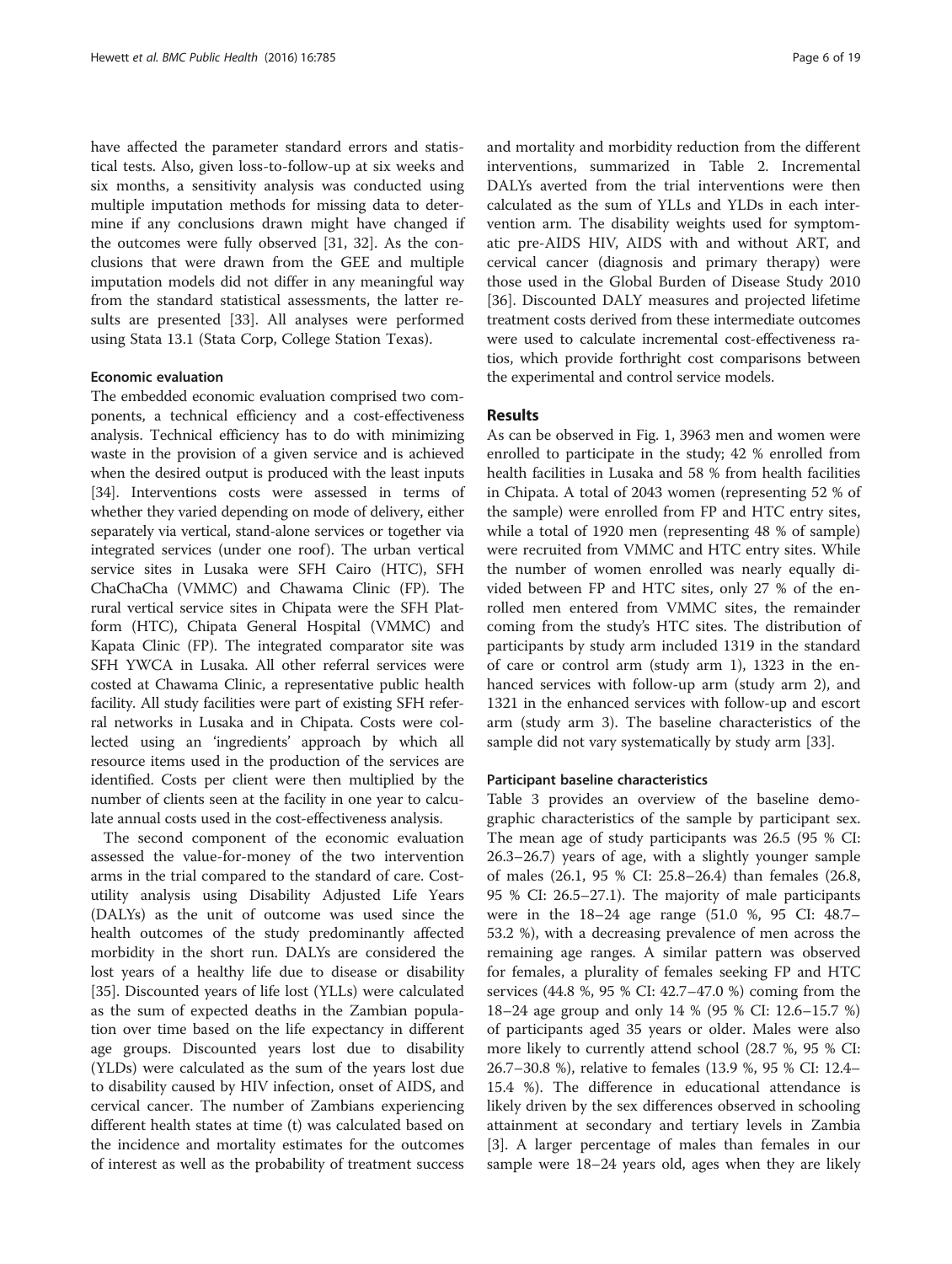| Parameter                      | Assumption |          | Source                     |
|--------------------------------|------------|----------|----------------------------|
| Discount rate                  |            | 0.03     | WHO recommendation         |
| HIV incidence in Zambian pop.  | Male       | Female   | UNAIDS Zambia 2014 [43]    |
| $15 - 24$                      | 0.45 %     | 0.98 %   |                            |
| $25 - 29$                      | 0.01%      | 0.05%    |                            |
| $30 - 34$                      | 0.00 %     | 0.00 %   |                            |
| $35 - 39$                      | 0.00%      | 0.01%    |                            |
| $40+$                          | 0.00%      | 0.01%    |                            |
| HIV mortality (no ART)         |            | 0.0214   | Lozano 2012 [44]           |
| Incidence reduction from HTC   |            |          |                            |
| Discordant couple              |            | 74.00 %  | Allen 2014 [45]            |
| M-F couple                     |            | 91.00 %  | Allen 2014 [45]            |
| Mortality reduction from ART   |            | 11.40 %  | UNAIDS Zambia 2014 [43]    |
| ART coverage                   |            | 90.00 %  | UNAIDS Zambia 2014 [43]    |
| Prevalence reduction from VMMC |            |          | UNAIDS Zambia 2014 [43]    |
| $15 - 24$                      |            | 1.10 %   |                            |
| $25 - 29$                      |            | $-7.00%$ |                            |
| $30 - 34$                      |            | 2.30 %   |                            |
| $35 - 39$                      |            | 13.70 %  |                            |
| $40+$                          |            | 22.90 %  |                            |
| Cervical cancer incidence      |            | 0.09     | Sankaranarayanan 2006 [46] |
| Cervical cancer mortality      |            | 0.04     | Sankaranarayanan 2006 [46] |
| Mortality reduction from CCS   |            | 81.00 %  | Mandelblatt 2002 [47]      |

<span id="page-6-0"></span>Table 2 Model parameter assumptions used for estimation of Disability Adjusted Life Years

to be attending school, presumably at the tertiary level. The mean grade of schooling attainment was nine (one year into secondary school in Zambia), with males on average more likely to have entered secondary.

Participants were interviewed at six weeks and six months after enrollment (Fig. [1](#page-3-0)). Of the 3963 males and females enrolled, 82.4 % were interviewed at six weeks and 80.9 % at six months, averaged across the study arms. The differences in follow-up rates between males and females were statistically significant ( $p < .05$ ) at the six-week interview, but those statistically significant differences dissipated by the six-month interview. As indicated in Fig. [1](#page-3-0), there were no meaningful differences between the follow-up interview response rates across study arms [\[33\]](#page-17-0). Those in the standard of care arm were marginally more trackable than those in the other two arms at the six-week interview, with the greatest difference  $(3 \%, p < .10)$  between the control and the enhanced referral and escort arm. Statistically significant differences in attrition between arms did not exist at six months. The finding of no statistically significant differences in follow-up across arms over time provides greater confidence in the experimental assessment of outcomes reported in the behavioral data. Multivariable logistic attrition analyses (not shown) were also conducted to assess differences between those interviewed and those not interviewed [\[33\]](#page-17-0). Women were significantly less likely to be lost to follow-up than were men. Characteristics that were significantly associated with attrition over time were being younger, having lower educational attainment, being divorced, separated, or widowed (at six weeks), being Catholic (at six weeks), and not owning a mobile phone (at six weeks).

# Impact assessment

Tables [4](#page-8-0) and [5](#page-9-0) indicate that the impact of the interventions on the study outcome indicators did not have a consistent effect across all indicators; however, meaningful results were found for a selection of outcomes. Focusing on the results at the six-month follow-up displayed in Table [5](#page-9-0), for clients—the primary target of the interventions—a statistically significant increase in the uptake of services was found for HTC services  $(p < .10)$ , VMMC ( $p < .001$ ), and cervical cancer screening (CCS) services ( $p < .001$ ), but not for the uptake of FP, HIV care and treatment, or STI care and treatment services. For clients who indicated that they had utilized HIV care and treatment services in the previous six months, there were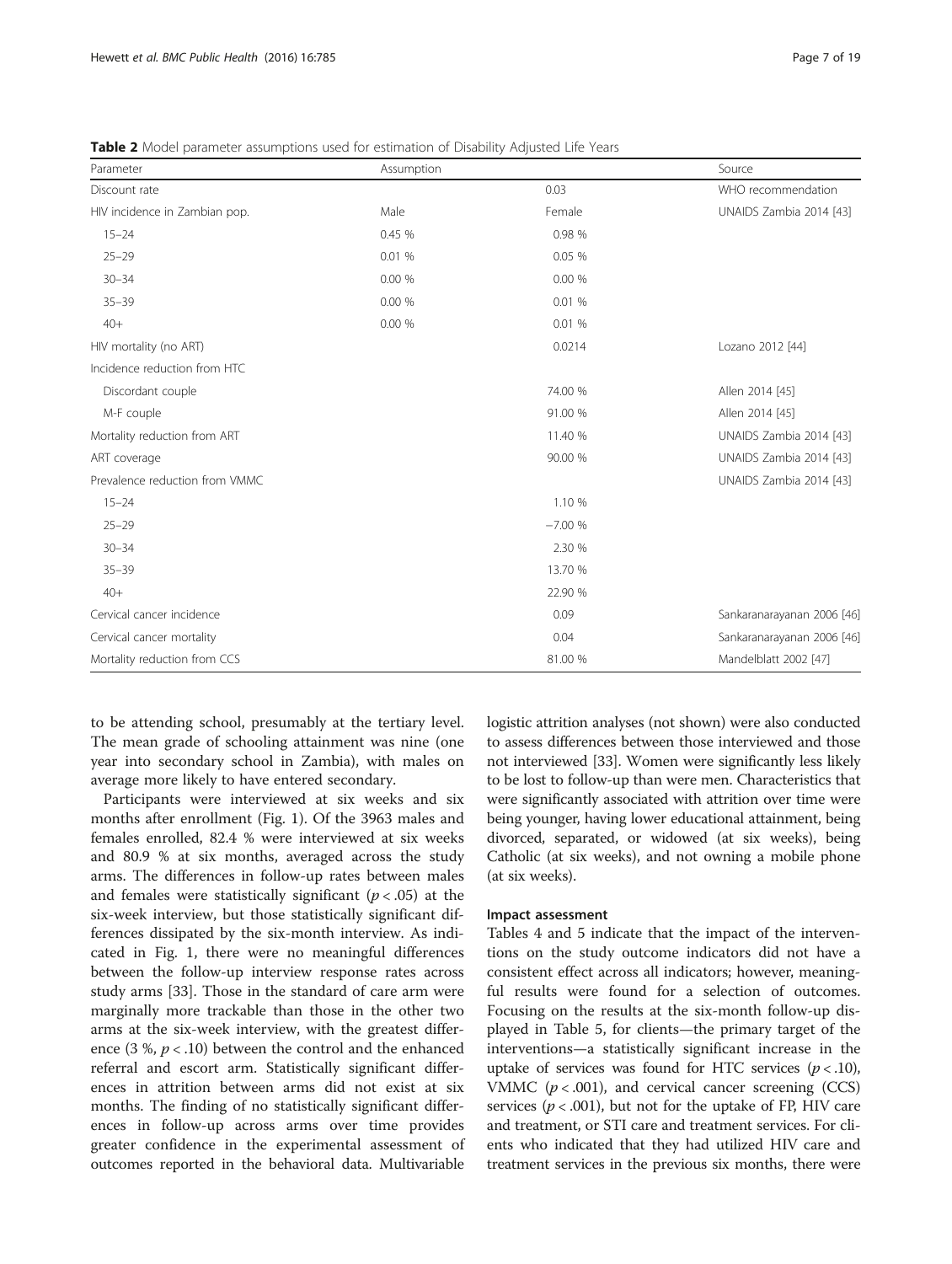<span id="page-7-0"></span>

|  | Table 3 Baseline demographic characteristics of study participants by sex (percentages unless otherwise indicated) |  |  |  |  |
|--|--------------------------------------------------------------------------------------------------------------------|--|--|--|--|
|--|--------------------------------------------------------------------------------------------------------------------|--|--|--|--|

| Sample size                                              | Males<br>1920 |               | Females<br>2043 |               | Total<br>3963 |               |  |
|----------------------------------------------------------|---------------|---------------|-----------------|---------------|---------------|---------------|--|
|                                                          | % (or mean)   | 95 % CI       | % (or mean)     | 95 % CI       | % (or mean)   | 95 % CI       |  |
| Mean age in years                                        | 26.1          | $25.8 - 26.4$ | 26.8            | $26.5 - 27.1$ | 26.5          | $26.3 - 26.7$ |  |
| Age groups                                               |               |               |                 |               |               |               |  |
| $18 - 24$                                                | 51.0          | 48.7-53.2     | 44.8            | 42.7-47.0     | 47.8          | 46.3-49.4     |  |
| $25 - 29$                                                | 22.4          | $20.5 - 24.3$ | 23.8            | $22.0 - 25.7$ | 23.1          | $21.8 - 24.5$ |  |
| $30 - 34$                                                | 13.6          | $12.1 - 15.3$ | 17.2            | $15.6 - 18.9$ | 15.5          | $14.4 - 16.7$ |  |
| $35 - 39$                                                | 7.9           | $6.7 - 9.2$   | 9.3             | $8.0 - 10.6$  | 8.6           | $7.7 - 9.5$   |  |
| $40+$                                                    | 5.1           | $4.1 - 6.1$   | 4.8             | $4.0 - 5.9$   | 4.9           | $4.3 - 5.7$   |  |
| Currently attending school                               |               |               |                 |               |               |               |  |
| No                                                       | 71.3          | $69.2 - 73.3$ | 86.1            | 84.6-87.6     | 78.9          | 77.6-80.2     |  |
| Yes                                                      | 28.7          | $26.7 - 30.8$ | 13.9            | $12.4 - 15.4$ | 21.1          | 19.8-22.4     |  |
| Mean grade completed                                     | 10.4          | $10.2 - 10.5$ | 8.0             | $7.8 - 8.2$   | 9.2           | $9.0 - 9.3$   |  |
| Marital status                                           |               |               |                 |               |               |               |  |
| Never married                                            | 58.9          | $56.6 - 61.1$ | 23.7            | $21.9 - 25.6$ | 40.7          | 39.2-42.3     |  |
| Currently married/living with partner                    | 31.1          | $29.1 - 33.3$ | 63.8            | 61.7-65.9     | 48.0          | 46.4-49.6     |  |
| Divorced/separated/widowed                               | 10.0          | $8.7 - 11.4$  | 12.5            | $11.1 - 14.0$ | 11.3          | $10.3 - 12.3$ |  |
| Among unmarried, has regular sexual partner <sup>a</sup> |               |               |                 |               |               |               |  |
| No                                                       | 33.6          | $31.0 - 36.2$ | 29.6            | $26.3 - 33.0$ | 32.2          | $30.1 - 34.2$ |  |
| Yes                                                      | 66.4          | 63.8-69.0     | 70.4            | $67.0 - 73.7$ | 67.8          | 65.8-69.9     |  |
| Mean number of biological children                       | 1.0           | $1.0 - 1.1$   | 2.5             | $2.4 - 2.6$   | 1.8           | $1.7 - 1.8$   |  |
| Residence                                                |               |               |                 |               |               |               |  |
| Urban                                                    | 93.2          | $92.0 - 94.3$ | 95.4            | $94.5 - 96.3$ | 94.4          | 93.6-95.1     |  |
| Rural                                                    | 6.8           | $5.7 - 8.0$   | 4.6             | $3.7 - 5.5$   | 5.6           | $4.9 - 6.4$   |  |
| Tribe                                                    |               |               |                 |               |               |               |  |
| Lozi                                                     | 3.2           | $2.5 - 4.1$   | 3.5             | $2.7 - 4.4$   | 3.4           | $2.8 - 4.0$   |  |
| Ngoni                                                    | 28.5          | $26.5 - 30.6$ | 32.7            | 30.6-34.7     | 30.6          | $29.2 - 32.1$ |  |
| Tonga                                                    | 5.5           | $4.5 - 6.6$   | 5.4             | $4.4 - 6.5$   | 5.4           | $4.7 - 6.2$   |  |
| Bemba                                                    | 13.5          | $12.0 - 15.1$ | 14.2            | $12.7 - 15.7$ | 13.8          | $12.8 - 14.9$ |  |
| Other                                                    | 49.3          | $47.1 - 51.6$ | 44.3            | $42.1 - 46.5$ | 46.7          | $45.2 - 48.3$ |  |
| Religion                                                 |               |               |                 |               |               |               |  |
| Catholic                                                 | 21.3          | $19.5 - 23.2$ | 17.0            | 15.4-18.7     | 19.1          | 17.9-20.3     |  |
| Christian                                                | 72.9          | 70.9-74.9     | 78.9            | 77.1-80.7     | 76.0          | 74.6-77.3     |  |
| Other                                                    | 5.8           | $4.8 - 6.9$   | 4.1             | $3.3 - 5.1$   | 4.9           | $4.3 - 5.6$   |  |
| Employment status                                        |               |               |                 |               |               |               |  |
| Not working                                              | 43.6          | 41.4-45.9     | 63.8            | 61.7-65.9     | 54.0          | $52.5 - 55.6$ |  |
| Currently working                                        | 56.4          | $54.1 - 58.6$ | 36.2            | $34.1 - 38.3$ | 46.0          | 44.4-47.5     |  |
| Mean number of household assets (0-15)                   | 8.3           | $8.1 - 8.4$   | 7.1             | $7.0 - 7.3$   | 7.7           | $7.6 - 7.8$   |  |
| Household assets                                         |               |               |                 |               |               |               |  |
| Lowest quintile                                          | 16.4          | $14.8 - 18.1$ | 28.0            | $26.1 - 30.0$ | 22.4          | $21.1 - 23.7$ |  |
| Middle quintiles                                         | 69.1          | 67.0-71.2     | 64.1            | $61.9 - 66.2$ | 66.5          | 65.0-68.0     |  |
| Highest quintile                                         | 14.5          | $12.9 - 16.1$ | 7.9             | $6.7 - 9.1$   | 11.1          | $10.1 - 12.1$ |  |
| Has own mobile phone                                     |               |               |                 |               |               |               |  |
| No                                                       | 12.4          | $11.0 - 14.0$ | 21.4            | $19.6 - 23.2$ | 17.1          | 15.9-18.3     |  |
| Yes                                                      | 87.6          | 86.0-89.0     | 78.6            | 76.8-80.4     | 82.9          | 81.7-84.1     |  |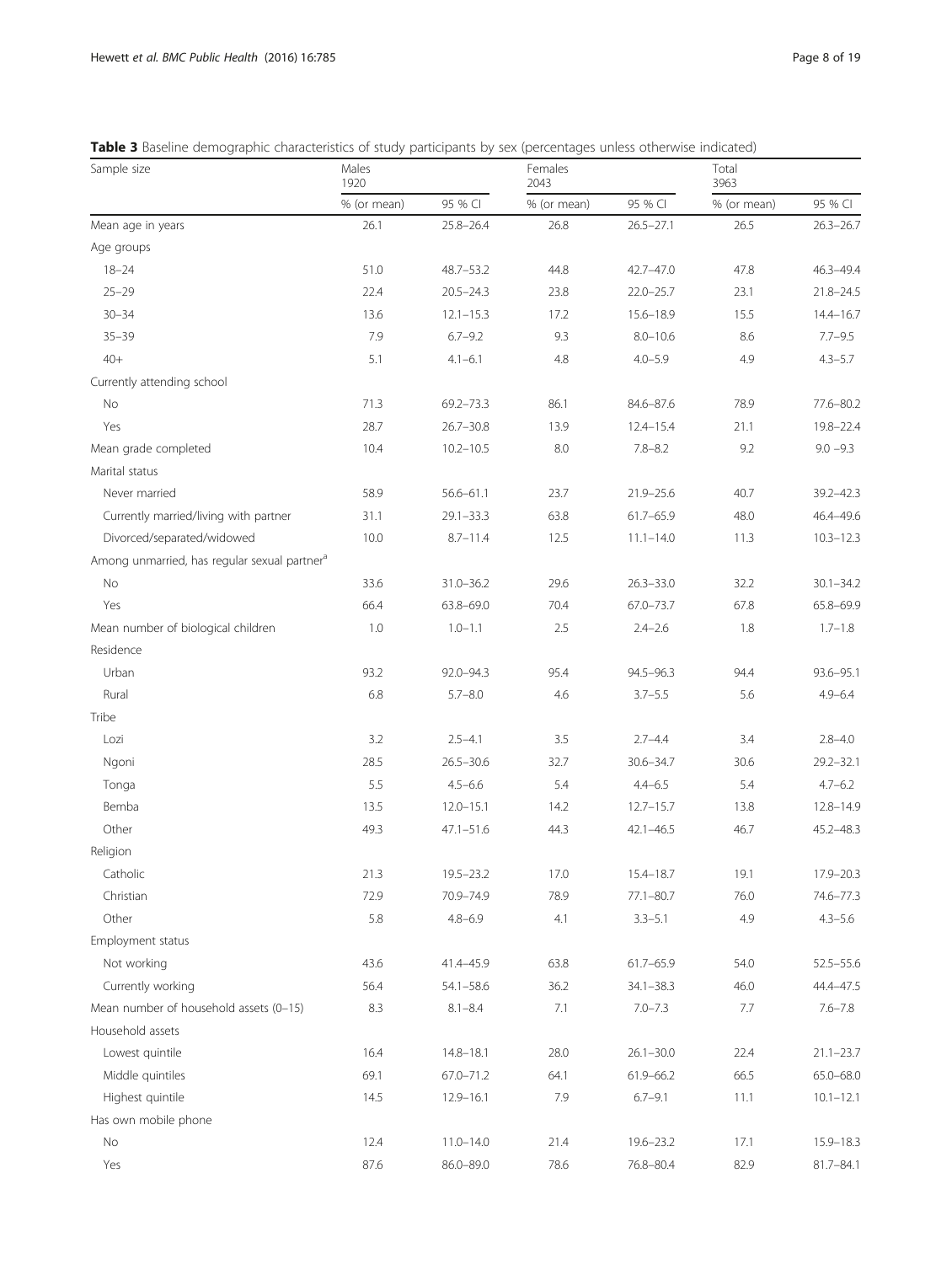| Type of water source                          |      |               |      |               |      |              |
|-----------------------------------------------|------|---------------|------|---------------|------|--------------|
| Piped                                         | 81.9 | $80.1 - 83.6$ | 79.9 | $78.1 - 81.6$ | 80.9 | 79.6-82.1    |
| Well/Spring                                   | 8.9  | $7.7 - 10.3$  | 9.5  | $8.3 - 10.9$  | 9.2  | $8.3 - 10.2$ |
| Borehole                                      | 8.9  | $7.7 - 10.3$  | 9.6  | $8.4 - 11.0$  | 9.3  | $8.4 - 10.2$ |
| Other                                         | 0.3  | $0.1 - 0.7$   | 1.0  | $0.6 - 1.5$   | 0.7  | $0.4 - 1.0$  |
| Mean time to water source (minutes)           | 2.7  | $2.4 - 3.0$   | 3.0  | $2.7 - 3.4$   | 2.9  | $2.6 - 3.1$  |
| Type of transport to health facility          |      |               |      |               |      |              |
| Walking                                       | 60.6 | 58.4-62.8     | 59.7 | $57.5 - 61.8$ | 60.1 | 58.6-61.7    |
| Bicycle                                       | 5.9  | $4.9 - 7.0$   | 2.3  | $1.7 - 3.1$   | 4.0  | $3.5 - 4.7$  |
| Bus                                           | 30.6 | $28.5 - 32.7$ | 37.0 | 34.9-39.1     | 33.9 | 32.4-35.4    |
| Car/Taxi                                      | 2.9  | $2.2 - 3.8$   | 1.1  | $0.7 - 1.6$   | 2.0  | $1.6 - 2.5$  |
| Mean distance to health facility <sup>p</sup> | 4.7  | $4.3 - 5.1$   | 2.7  | $2.4 - 3.0$   | 3.8  | $3.5 - 4.1$  |

<span id="page-8-0"></span>Table 3 Baseline demographic characteristics of study participants by sex (percentages unless otherwise indicated) (Continued)

<sup>a</sup> Those who are living together considered "married"<br><sup>b</sup>28.% don't know distance, are missing on this varia

 $\frac{138}{38}$ % don't know distance, are missing on this variable

#### Table 4 Descriptive statistics of service uptake outcomes at six weeks by study arm (percentages)

| Uptake of services at 6 weeks       |                  |                   |                            |                |
|-------------------------------------|------------------|-------------------|----------------------------|----------------|
|                                     | Arm 1            | Arm 2             | Arm 3                      |                |
|                                     | Standard of care | Enhanced services | Enhanced services & escort | Tests          |
| Females (n range)                   | 279-577          | 283-574           | 276-562                    |                |
| HIV testing and counseling          | 13.4             | 17.2              | 21.3                       | $B^*$          |
| Family planning                     | 15.4             | 19.3              | 10.6                       | $C^{**}$       |
| Cervical cancer screening           | 4.2              | 21.3              | 24.6                       | A***, B***     |
| Males (n)                           | 385              | 363               | 362                        |                |
| Voluntary medical male circumcision | 4.7              | 8.8               | 12.2                       | $A^*, B^{***}$ |
| Both females and males (n range)    | $23 - 1104$      | 37-1084           | $32 - 1070$                |                |
| HIV care and treatment              | 8.5              | 9.4               | 10.7                       | B <sup>+</sup> |
| STI care and treatment              | 3.8              | 4.6               | 4.2                        |                |
| TB testing <sup>a</sup>             | 20.0             | 21.6              | 17.5                       |                |
| CD4 testing                         | 42.1             | 54.4              | 43.0                       | A <sup>+</sup> |
| Initiated ART <sup>a</sup>          | 95.7             | 86.5              | 87.5                       |                |
| Psychosocial support                | 32.3             | 18.8              | 23.2                       | $A^*$          |
| Partners of clients (n range)       | $361 - 872$      | 381-882           | 357-832                    |                |
| HIV testing and counseling          | 21.0             | 23.2              | 23.0                       |                |
| Family planning                     | 16.3             | 17.0              | 17.9                       |                |
| Voluntary medical male circumcision | 3.9              | 3.7               | 5.5                        |                |
| Cervical cancer screening           | 7.6              | 6.5               | 10.5                       | $C+$           |
| HIV care and treatment              | 7.8              | 7.9               | 9.0                        |                |
| STI care and treatment              | 5.2              | 4.8               | 4.8                        |                |

 $A =$  Arms 1 & 2, B = Arms 1 & 3, C = Arms 2 & 3

Note: Five cases are excluded for answering these questions for a 6-month window instead of a 6-week window

Note: Sample sizes for client outcomes vary as each outcome is restricted to certain entry sites and a few participants chose not to disclose receipt of certain services Note: All tests are from bivariate cross-tabulations using chi-square tests for significance, unless otherwise noted

\*\*\*p < .001; \*\*p < .01; \*p < .05;  $\uparrow p$  < .10

<sup>a</sup>Tested using Fisher's exact test due to small cell sizes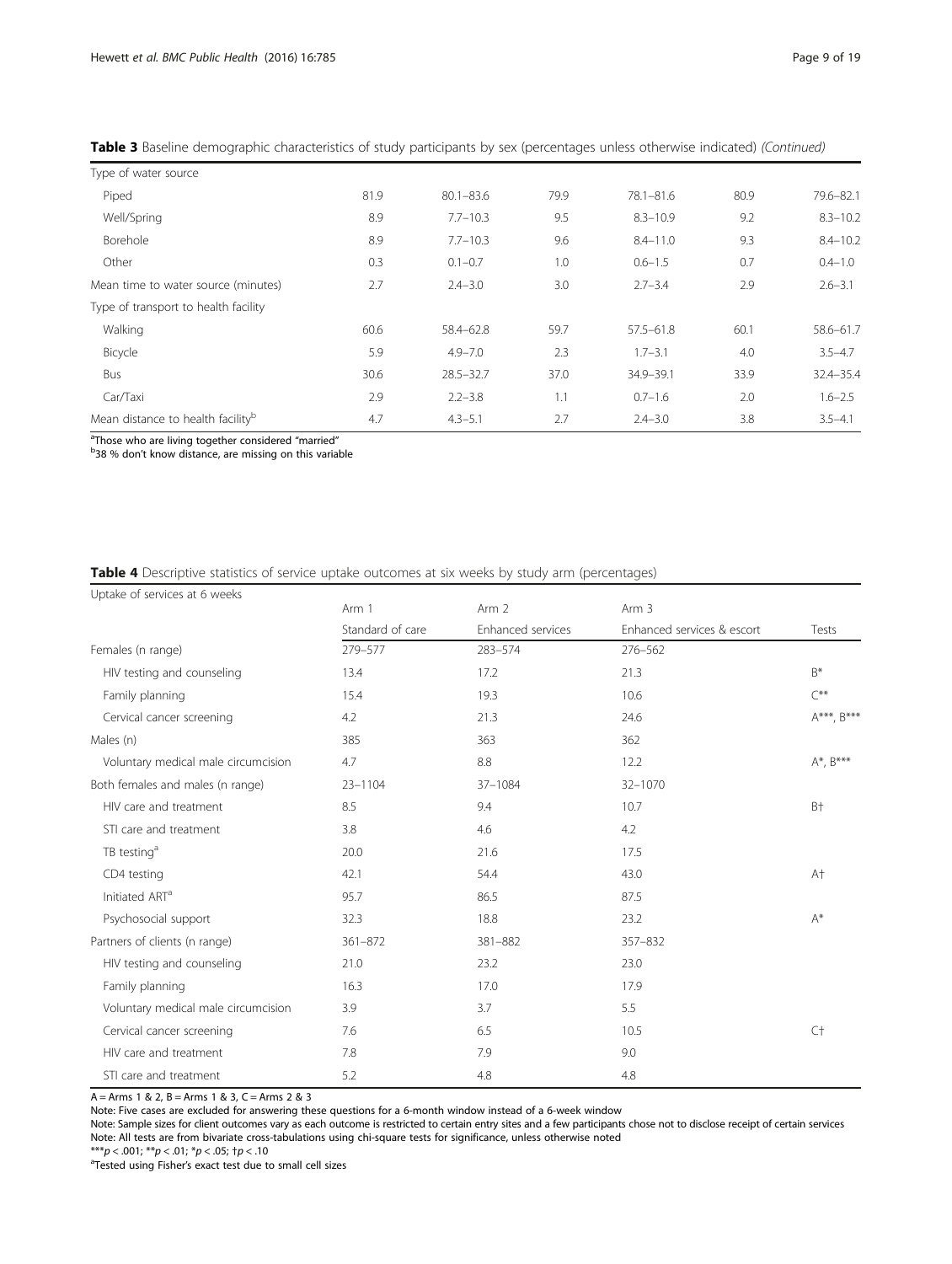<span id="page-9-0"></span>Table 5 Descriptive statistics of service uptake outcomes at six months by study arm (percentages)

| Uptake of services at 6 months      |                  |                   |                            |                  |
|-------------------------------------|------------------|-------------------|----------------------------|------------------|
|                                     | Arm 1            | Arm 2             | Arm 3                      |                  |
|                                     | Standard of care | Enhanced services | Enhanced services & escort | Tests            |
| Females (n range)                   | 283-559          | 273-555           | 273-547                    |                  |
| HIV testing and counseling          | 28.3             | 34.9              | 33.9                       | A <sup>+</sup>   |
| Family planning                     | 23.7             | 19.3              | 22.3                       |                  |
| Cervical cancer screening           | 9.7              | 22.2              | 23.6                       | A***, B***       |
| Males (n)                           | 371              | 375               | 364                        |                  |
| Voluntary medical male circumcision | 4.3              | 6.1               | 11.5                       | $B***$ $C***$    |
| Both females and males (n range)    | $43 - 1070$      | $57 - 1080$       | 53-1054                    |                  |
| HIV care and treatment              | 8.0              | 9.5               | 10.0                       |                  |
| STI care and treatment              | 4.5              | 4.1               | 4.5                        |                  |
| TB testing <sup>a</sup>             | 18.8             | 24.5              | 37.3                       | $B^{**}$ , $C^*$ |
| CD4 testing                         | 63.5             | 73.5              | 71.6                       |                  |
| Initiated ART <sup>a</sup>          | 93.0             | 100.0             | 98.1                       | A <sup>+</sup>   |
| Psychosocial support                | 15.3             | 12.9              | 16.7                       |                  |
| Partners of clients (n range)       | 371-857          | 399-873           | $361 - 849$                |                  |
| HIV testing and counseling          | 33.9             | 35.1              | 39.2                       | $B^*$ , Ct       |
| Family planning                     | 25.1             | 23.9              | 21.4                       |                  |
| Voluntary medical male circumcision | 3.6              | 6.3               | 5.4                        | A <sup>+</sup>   |
| Cervical cancer screening           | 12.6             | 14.9              | 13.7                       |                  |
| HIV care and treatment              | 7.3              | 8.3               | 8.5                        |                  |
| STI care and treatment              | 4.2              | 3.3               | 4.2                        |                  |

 $A =$ Arms 1 & 2, B = Arms 1 & 3, C = Arms 2 & 3

Note: Two cases are excluded for answering these questions for a six-week window instead of a six-month window

Note: Sample sizes for client outcomes vary as each outcome is restricted to certain entry sites and a few participants chose to not disclose receipt of certain services Note: All tests are from bivariate cross-tabulations using chi-square tests for significance, unless otherwise noted

 $**p$  < .001;  $**p$  < .01;  $*p$  < .05;  $tp$  < .10

<sup>a</sup>Tested using Fisher's exact test due to small cell sizes

indications that the interventions did improve uptake of tuberculosis (TB) testing services ( $p < .01$ ), with marginally statistically significant findings for initiation of ART.

For the secondary target of the interventions—the partners of clients—only in the uptake of HTC in study arm three was there a statistically significant effect  $(p < .05)$ , although marginally statistically significant findings  $(p < .10)$  were observed for VMMC. In most cases, excluding FP, the interventions increased the use of services relative to the standard of care.

The multivariable adjusted regression models for six weeks and six months are presented in Tables [6](#page-10-0) and [7](#page-12-0) respectively. As indicated model 2 in Table [7](#page-12-0), female clients enrolled in the intervention arms at FP sites had 36 % (study arm 2) and 28 % (study arm 3) higher odds of accessing HTC services than clients in the control, although these results were only marginally statistically significant at  $p < 0.10$  for clients in study arm two (AOR 1.36, 95 % CI: 0.95–1.95). The adjusted logistic regression results also indicate that men entering HTC sites in the referral-plus-escort arm (study arm 3) had nearly

three times the odds of taking up VMMC services than men in the standard of care arm (AOR 2.85, 95 % CI: 1.55–5.23). This impact translated into an increase in the prevalence of uptake of VMMC within six months from approximately 4 % to around 12 % of the eligible study sample (Table 5). A similar magnitude of impact was observed in the adjusted results of Table [7](#page-12-0) for the uptake of CCS services among women entering FP and HTC sites in both intervention arms (Arm 2: AOR 2.76, 95 % CI: 1.94–3.91; Arm 3: AOR 2.98, 95 % CI: 2.10– 4.22) (Table [7](#page-12-0)). This impact translated into an increase in the prevalence of uptake within six months from approximately 10 % to around 24 % of the eligible study sample (Table 5).

The adjusted results in Table [7](#page-12-0) also revealed significant differences in referral completions at the different study sites among clients with different baseline demographic characteristics; yet, the primary impact results of the intervention remained largely the same when sitefixed effects and covariates were introduced. For instance, the adjusted results in Table [6](#page-10-0) show that men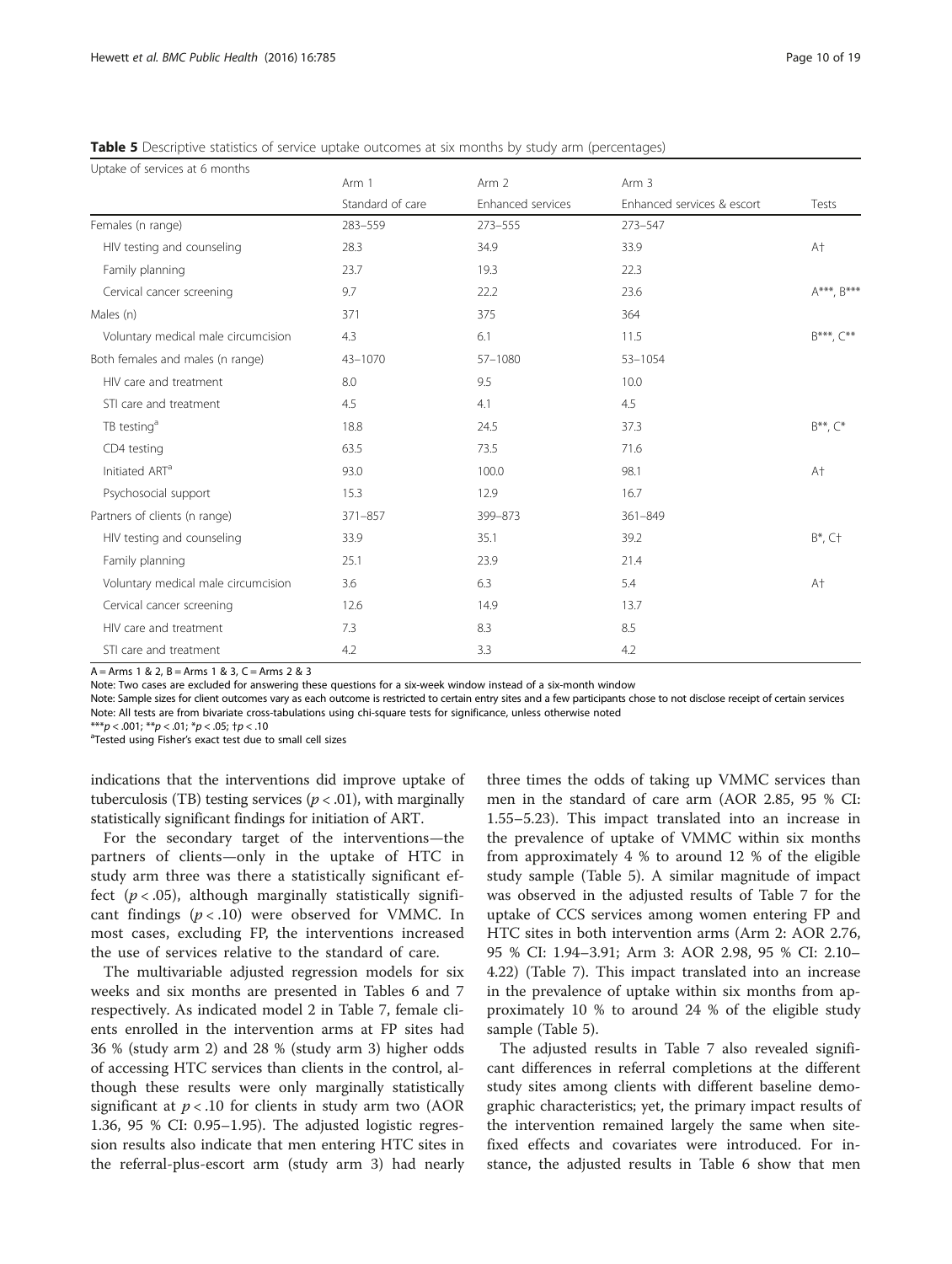|                                                    |           | Uptake of HTC   |          |                | Uptake of FP    |          |                | Uptake of VMMC    |          | Uptake of CCS  |                    |          | Uptake of HIV C&T |                   |          | Uptake of STI C&T |                   |      |
|----------------------------------------------------|-----------|-----------------|----------|----------------|-----------------|----------|----------------|-------------------|----------|----------------|--------------------|----------|-------------------|-------------------|----------|-------------------|-------------------|------|
|                                                    | <b>OR</b> | $\Box$          | Sign. OR |                | $\Box$          | Sign. OR |                | $\Box$            | Sign. OR |                | $\overline{C}$     | Sign. OR |                   | $\Box$            | Sign. OR |                   | $\overline{C}$    | Sign |
| Model 1: Study arm                                 |           |                 |          |                |                 |          |                |                   |          |                |                    |          |                   |                   |          |                   |                   |      |
| Study arm                                          |           |                 |          |                |                 |          |                |                   |          |                |                    |          |                   |                   |          |                   |                   |      |
| Standard of care                                   | -1        |                 |          | $\mathbf{1}$   |                 |          | $\overline{1}$ |                   |          | $\overline{1}$ |                    |          | 1                 |                   |          | $\mathbf{1}$      |                   |      |
| Enhanced referral                                  | 1.34      | $0.85 - 2.10$   |          | 1.32           | $0.84 - 2.07$   |          | 1.97           | $1.09 - 3.58$ *   |          | 6.22           | 3.95-9.80          | $***$    | 1.11              | $0.83 - 1.50$     |          | 1.22              | $0.80 - 1.86$     |      |
| Enhanced referral & escort                         | 1.75      | $1.13 - 2.71$ * |          | 0.65           | $0.39 - 1.10$   |          | 2.82           | $1.60 - 4.98$ *** |          | 7.50           | 4.77-11.78 ***     |          | 1.28              | $0.96 - 1.71 +$   |          | 1.11              | $0.72 - 1.71$     |      |
| N                                                  | 875       |                 |          | 791            |                 |          | 1110           |                   |          | 1713           |                    |          | 3254              |                   |          | 3258              |                   |      |
| Chi-square                                         | 6.41      |                 |          | 7.96           |                 | $\ast$   | 14.13          |                   | $***$    | 118.79         |                    | $***$    | 2.95              |                   |          | 0.89              |                   |      |
| Degrees of freedom                                 | 2         |                 |          | $\overline{2}$ |                 |          | 2              |                   |          | $\overline{2}$ |                    |          | 2                 |                   |          | $\overline{2}$    |                   |      |
| Model 2: Study Arm + Site + Demographic Covariates |           |                 |          |                |                 |          |                |                   |          |                |                    |          |                   |                   |          |                   |                   |      |
| Study Arm                                          | AOR CI    |                 |          | Sign. AOR CI   |                 |          | sign. AOR Cl   |                   |          | Sign. AOR      | $\overline{C}$     |          | Sign. AOR         | $\overline{C}$    |          | Sign. AOR CI      |                   | Sign |
| Standard of care                                   |           |                 |          | $\mathbf{1}$   |                 |          | $\overline{1}$ |                   |          | 1              |                    |          | 1                 |                   |          | $\mathbf{1}$      |                   |      |
| Enhanced referral                                  | 1.34      | $0.85 - 2.11$   |          | 1.33           | $0.84 - 2.12$   |          | 2.05           | $1.11 - 3.79$ *   |          | 6.60           | 4.17-10.45 ***     |          | 1.16              | $0.85 - 1.58$     |          | 1.28              | $0.84 - 1.96$     |      |
| Enhanced referral & escort                         | 1.73      | $1.11 - 2.69$ * |          | 0.62           | $0.36 - 1.05$ † |          | 2.99           | $1.66 - 5.36$ *** |          | 7.75           | $4.91 - 12.23$ *** |          | 1.30              | $0.96 - 1.75$ +   |          | 1.14              | $0.73 - 1.76$     |      |
| Entry Site <sup>a</sup>                            |           |                 |          |                |                 |          |                |                   |          |                |                    |          |                   |                   |          |                   |                   |      |
| SFH HTC - Cairo Road                               |           |                 |          | $\overline{1}$ |                 |          | $\overline{1}$ |                   |          |                |                    |          | 1                 |                   |          | $\overline{1}$    |                   |      |
| Chawama Clinic - MCH                               |           |                 |          |                |                 |          |                |                   |          | 0.93           | $0.48 - 1.80$      |          | 0.46              | $0.23 - 0.92$ *   |          | 1.80              | $0.63 - 5.17$     |      |
| Chawama Clinic - Out Patient Ward (VMMC)           |           |                 |          |                |                 |          |                |                   |          |                |                    |          | 0.75              | $0.32 - 1.75$     |          | 1.53              | $0.50 - 4.70$     |      |
| Kamwala Clinic - TB, STI & HIV Clinic              |           |                 |          | 0.83           | $0.38 - 1.80$   |          | 0.30           | $0.06 - 1.40$     |          | 0.76           | $0.34 - 1.71$      |          | 1.87              | $1.06 - 3.28$ *   |          | 3.38              | $1.37 - 8.35$ **  |      |
| Kapata Urban Clinic, MCH                           | 1.31      | $0.87 - 1.96$   |          |                |                 |          |                |                   |          | 1.70           | $0.93 - 3.09$      | $+$      | 1.02              | $0.58 - 1.81$     |          | 1.92              | $0.73 - 5.08$     |      |
| Kapata Urban Clinic, TB, STI & HIV                 |           |                 |          | 1.04           | $0.53 - 2.04$   |          | 1.59           | $0.71 - 3.53$     |          | 2.18           | $1.19 - 3.97$ *    |          | 0.64              | $0.37 - 1.12$     |          | 1.88              | $0.79 - 4.45$     |      |
| Chipata Gen Hosp - OP VMMC                         |           |                 |          |                |                 |          |                |                   |          |                |                    |          | 1.03              | $0.43 - 2.45$     |          | 1.29              | $0.39 - 4.27$     |      |
| SFH New Start                                      |           |                 |          | 1.06           | $0.53 - 2.12$   |          | 3.41           | $1.62 - 7.19$ **  |          | 0.83           | $0.42 - 1.63$      |          | 2.75              | $1.68 - 4.51$ *** |          | 4.00              | $1.77 - 9.05$ *** |      |
| SFH VMMC                                           |           |                 |          |                |                 |          |                |                   |          |                |                    |          | 1.37              | $0.45 - 4.18$     |          | 1.34              | $0.27 - 6.71$     |      |
| Genderb                                            |           |                 |          |                |                 |          |                |                   |          |                |                    |          |                   |                   |          |                   |                   |      |
| Male                                               |           |                 |          |                |                 |          |                |                   |          |                |                    |          | $\mathbf{1}$      |                   |          | $\overline{1}$    |                   |      |
| Female                                             |           |                 |          |                |                 |          |                |                   |          |                |                    |          | 1.70              | $1.22 - 2.36$ **  |          | 0.78              | $0.49 - 1.25$     |      |
| Age                                                | 1.00      | $0.95 - 1.04$   |          | 0.97           | $0.93 - 1.02$   |          | 1.01           | $0.96 - 1.06$     |          | 1.00           | $0.97 - 1.04$      |          | 1.05              | $1.03 - 1.08$ *** |          | 1.03              | $0.99 - 1.06$     |      |
| Highest grade completed                            | 1.00      | $0.94 - 1.06$   |          | 0.97           | $0.91 - 1.04$   |          | 0.99           | $0.91 - 1.08$     |          | 1.00           | $0.96 - 1.05$      |          | 0.93              | $0.89 - 0.96$     | ***      | 1.02              | $0.96 - 1.08$     |      |

<span id="page-10-0"></span>Table 6 Multivariable logistic regression results of impact of intervention on six-week service uptake outcomes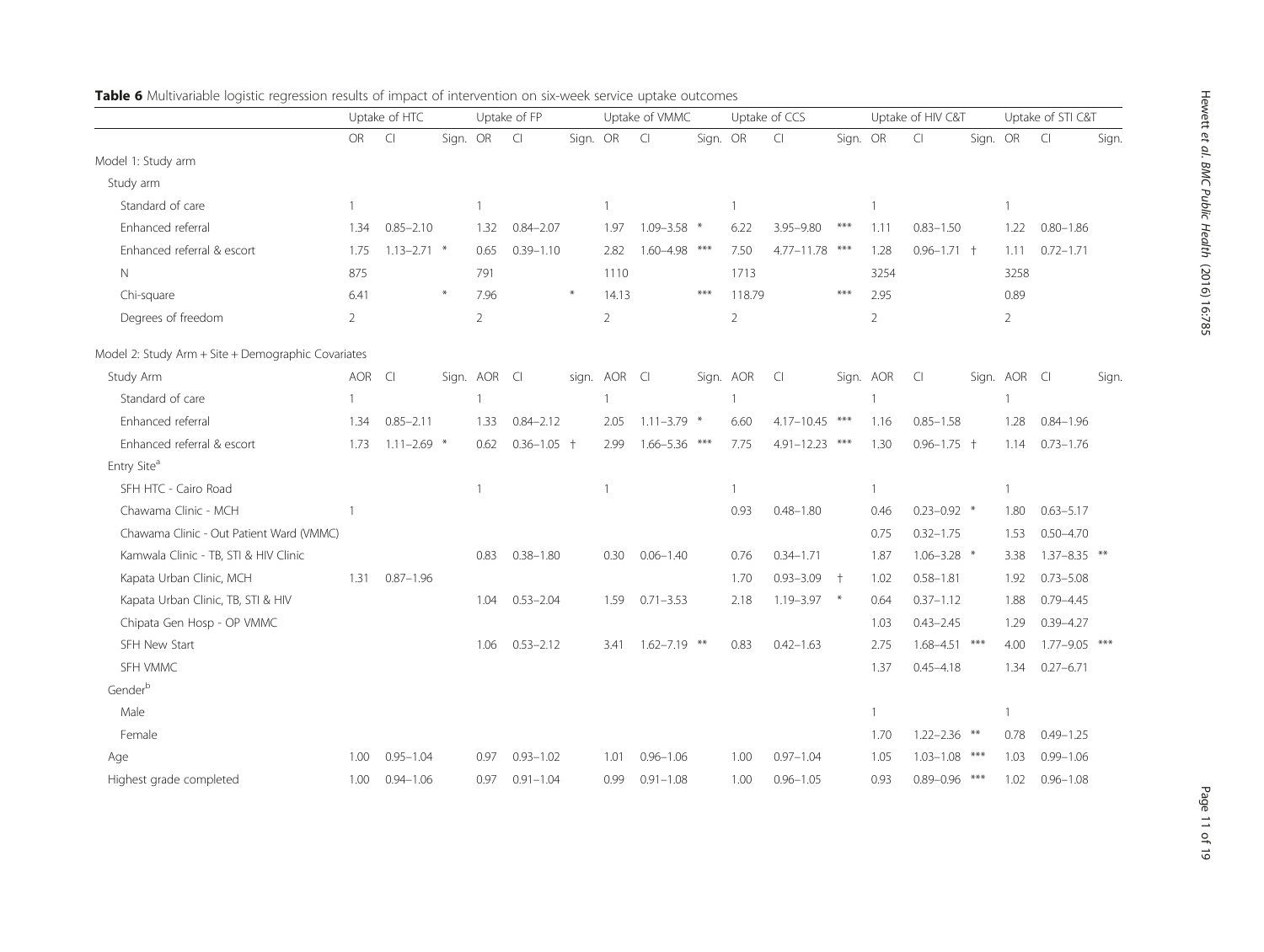| Table 6 Multivariable logistic regression results of impact of intervention on six-week service uptake outcomes (Continued) |  |
|-----------------------------------------------------------------------------------------------------------------------------|--|
|-----------------------------------------------------------------------------------------------------------------------------|--|

| Marital Status                           |       |               |       |               |       |       |                  |       |        |               |        |        |               |       |       |                 |       |
|------------------------------------------|-------|---------------|-------|---------------|-------|-------|------------------|-------|--------|---------------|--------|--------|---------------|-------|-------|-----------------|-------|
| Not currently married                    |       |               |       |               |       |       |                  |       |        |               |        |        |               |       |       |                 |       |
| Currently married/living with partner    | 0.85  | $0.53 - 1.34$ | 2.57  | $1.61 - 4.08$ | $***$ | 1.26  | $0.63 - 2.52$    |       | 1.28   | $0.91 - 1.78$ |        | 0.94   | $0.70 - 1.26$ |       | 0.73  | $0.48 - 1.12$   |       |
| Number of children                       | 1.00  | $0.84 - 1.18$ | 1.10  | $0.93 - 1.30$ |       | 0.91  | $0.73 - 1.14$    |       | 1.00   | $0.89 - 1.12$ |        | 1.02   | $0.93 - 1.12$ |       | 1.07  | $0.93 - 1.23$   |       |
| Residence                                |       |               |       |               |       |       |                  |       |        |               |        |        |               |       |       |                 |       |
| Urban                                    |       |               |       |               |       |       |                  |       |        |               |        |        |               |       |       |                 |       |
| Rural                                    | 0.53  | $0.20 - 1.42$ | 1.66  | $0.63 - 4.36$ |       | 1.02  | $0.33 - 3.15$    |       | 1.10   | $0.57 - 2.10$ |        | 0.93   | $0.54 - 1.60$ |       | 1.01  | $0.47 - 2.19$   |       |
| Employment status                        |       |               |       |               |       |       |                  |       |        |               |        |        |               |       |       |                 |       |
| Not working                              |       |               |       |               |       |       |                  |       |        |               |        |        |               |       |       |                 |       |
| Currently working                        | 1.38  | $0.94 - 2.03$ | 1.13  | $0.75 - 1.72$ |       | 0.58  | $0.35 - 0.96$ *  |       | 1.38   | $1.04 - 1.83$ | $\ast$ | 1.19   | $0.91 - 1.54$ |       | 1.04  | $0.71 - 1.51$   |       |
| Number of household assets               | 0.94  | $0.86 - 1.03$ | 1.08  | $0.97 - 1.20$ |       | 1.18  | $1.05 - 1.33$ ** |       | 0.93   | $0.87 - 1.00$ | $*$    | 0.98   | $0.92 - 1.05$ |       | 0.91  | $0.83 - 0.99$ * |       |
| Distance to health facility <sup>c</sup> | 1.00  | $0.91 - 1.10$ | 0.99  | $0.94 - 1.04$ |       | 1.02  | $0.98 - 1.06$    |       | 0.99   | $0.94 - 1.04$ |        | 0.98   | $0.94 - 1.02$ |       | 1.00  | $0.97 - 1.04$   |       |
| $\mathbb N$                              | 865   |               | 783   |               |       | 1092  |                  |       | 1695   |               |        | 3218   |               |       | 3222  |                 |       |
| Chi-Square                               | 15.70 |               | 36.68 |               | $***$ | 56.89 |                  | $***$ | 172.07 |               | $***$  | 199.87 |               | $***$ | 46.67 |                 | $***$ |
| Degrees of Freedom                       | 12    |               | 14    |               |       | 14    |                  |       | 16     |               |        | 20     |               |       | 20    |                 |       |

OR odds ratio, AOR adjusted odds ratio, CI 95 % confidence interval, Sign statistical significance of p-value

\*\*\*p < .001; \*\*p < .01; \*p < .05;  $\uparrow p$  < .10

<sup>a</sup>Entry sites included in model dependent on outcome variable

<sup>b</sup>Gender of outcome variable constant if omitted from model

c 38 % of baseline sample don't know distance, therefore a dummy was also included (1 = Yes if don't know distance)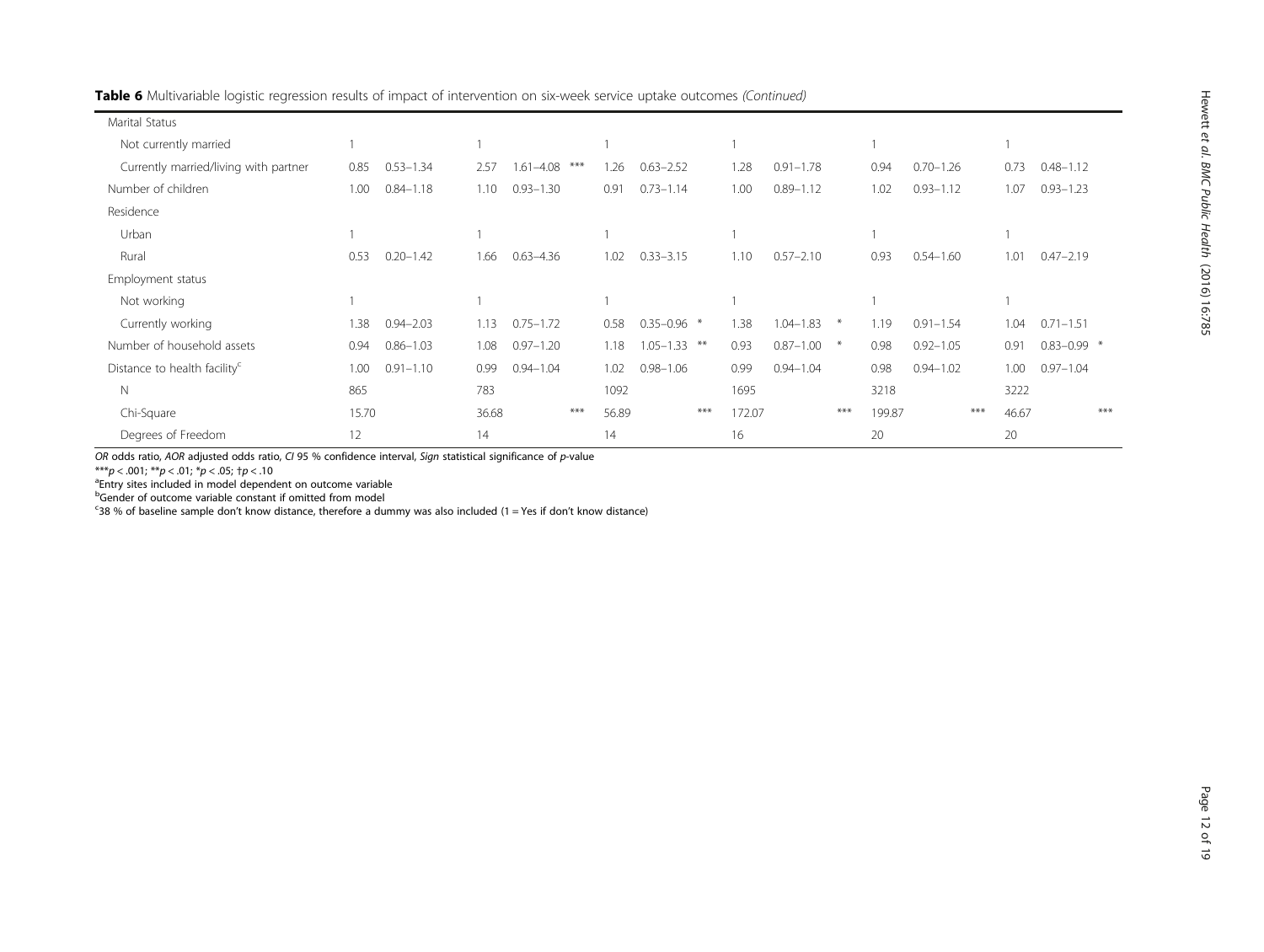|                                                    |                | Uptake of HTC   |          |                | Uptake of FP    |          | Uptake of VMMC |                 |          | Uptake of CCS  |                   |          | Uptake of HIV C&T |                   |          | Uptake of STI C&T |                 |       |
|----------------------------------------------------|----------------|-----------------|----------|----------------|-----------------|----------|----------------|-----------------|----------|----------------|-------------------|----------|-------------------|-------------------|----------|-------------------|-----------------|-------|
|                                                    | <b>OR</b>      | $\Box$          | Sign. OR |                | $\Box$          | Sign. OR |                | $\Box$          | Sign. OR |                | $\overline{C}$    | Sign. OR |                   | $\overline{C}$    | Sign. OR |                   | Cl              | Sign. |
| Model 1: Study arm                                 |                |                 |          |                |                 |          |                |                 |          |                |                   |          |                   |                   |          |                   |                 |       |
| Study arm                                          |                |                 |          |                |                 |          |                |                 |          |                |                   |          |                   |                   |          |                   |                 |       |
| Standard of care                                   |                |                 |          | $\overline{1}$ |                 |          |                |                 |          | $\mathbf{1}$   |                   |          | $\mathbf{1}$      |                   |          | 1                 |                 |       |
| Enhanced referral                                  | 1.36           | $0.95 - 1.94$ + |          | 0.77           | $0.51 - 1.17$   |          | 1.45           | $0.75 - 2.79$   |          | 2.67           | $1.89 - 3.77$ *** |          | 1.21              | $0.89 - 1.63$     |          | 0.90              | $0.60 - 1.37$   |       |
| Enhanced referral & escort                         | 1.30           | $0.91 - 1.87$   |          | 0.93           | $0.61 - 1.40$   |          | 2.89           | $1.60 - 5.25$   | ***      | 2.89           | $2.05 - 4.07$ *** |          | 1.27              | $0.94 - 1.71$     |          | 0.99              | $0.66 - 1.50$   |       |
| N                                                  | 838            |                 |          | 772            |                 |          | 1110           |                 |          | 1660           |                   |          | 3204              |                   |          | 3204              |                 |       |
| Chi-square                                         | 3.33           |                 |          | 1.53           |                 |          | 14.79          |                 | $***$    | 47.42          |                   | $***$    | 2.66              |                   |          | 0.28              |                 |       |
| Degrees of freedom                                 | $\overline{2}$ |                 |          | $\overline{2}$ |                 |          | $\overline{2}$ |                 |          | $\overline{2}$ |                   |          | $\overline{2}$    |                   |          | $\overline{2}$    |                 |       |
| Model 2: Study Arm + Site + Demographic Covariates |                |                 |          |                |                 |          |                |                 |          |                |                   |          |                   |                   |          |                   |                 |       |
| Study Arm                                          | AOR            | $\Box$          |          | Sign. AOR CI   |                 |          | Sign. AOR CI   |                 |          | Sign. AOR CI   |                   |          | Sign. AOR         | $\Box$            |          | Sign. AOR CI      |                 | Sign. |
| Standard of care                                   |                |                 |          | $\mathbf{1}$   |                 |          |                |                 |          | $\overline{1}$ |                   |          | $\mathbf{1}$      |                   |          | $\mathbf{1}$      |                 |       |
| Enhanced referral                                  | 1.36           | $0.95 - 1.95$ + |          | 0.79           | $0.50 - 1.23$   |          | 1.49           | $0.77 - 2.90$   |          | 2.76           | $1.94 - 3.91$ *** |          | 1.26              | $0.92 - 1.72$     |          | 0.89              | $0.59 - 1.36$   |       |
| Enhanced referral & escort                         | 1.28           | $0.89 - 1.85$   |          | 0.87           | $0.56 - 1.35$   |          | 2.85           | $1.55 - 5.23$   | $***$    | 2.98           | $2.10 - 4.22$ *** |          | 1.30              | $0.95 - 1.77 +$   |          | 0.98              | $0.64 - 1.48$   |       |
| Entry Site <sup>a</sup>                            |                |                 |          |                |                 |          |                |                 |          |                |                   |          |                   |                   |          |                   |                 |       |
| SFH HTC - Cairo Road                               |                |                 |          | $\overline{1}$ |                 |          |                |                 |          | $\mathbf{1}$   |                   |          |                   |                   |          |                   |                 |       |
| Chawama Clinic - MCH                               |                |                 |          |                |                 |          |                |                 |          | 1.45           | $0.79 - 2.66$     |          | 2.11              | $1.16 - 3.84$ *   |          | 1.58              | $0.57 - 4.36$   |       |
| Chawama Clinic - Out Patient Ward (VMMC)           |                |                 |          |                |                 |          |                |                 |          |                |                   |          | 1.06              | $0.45 - 2.49$     |          | 1.55              | $0.56 - 4.28$   |       |
| Kamwala Clinic - TB, STI & HIV Clinic              |                |                 |          | 1.15           | $0.56 - 2.38$   |          | 0.26           | $0.06 - 1.20$ † |          | 0.88           | $0.41 - 1.88$     |          | 2.17              | $1.21 - 3.90$ **  |          | 2.78              | $1.19 - 6.49$ * |       |
| Kapata Urban Clinic, MCH                           | 1.38           | $0.99 - 1.93 +$ |          |                |                 |          |                |                 |          | 2.12           | $1.20 - 3.73$ **  |          | 1.77              | $1.00 - 3.13 +$   |          | 2.74              | $1.14 - 6.55$ * |       |
| Kapata Urban Clinic, TB, STI & HIV                 |                |                 |          | 1.87           | $1.00 - 3.50 +$ |          | 0.90           | $0.40 - 2.01$   |          | 1.39           | $0.78 - 2.48$     |          | 1.02              | $0.59 - 1.76$     |          | 1.89              | $0.86 - 4.13$   |       |
| Chipata Gen Hosp - OP VMMC                         |                |                 |          |                |                 |          |                |                 |          |                |                   |          | 0.81              | $0.29 - 2.24$     |          | 1.40              | $0.47 - 4.17$   |       |
| SFH New Start                                      |                |                 |          | 1.02           | $0.52 - 2.02$   |          | 1.82           | $0.87 - 3.79$   |          | 0.73           | $0.38 - 1.41$     |          | 1.64              | $0.97 - 2.78$ +   |          | 2.57              | $1.20 - 5.48$ * |       |
| SFH VMMC                                           |                |                 |          |                |                 |          |                |                 |          |                |                   |          | 1.22              | $0.34 - 4.34$     |          | 0.55              | $0.06 - 4.72$   |       |
| Genderb                                            |                |                 |          |                |                 |          |                |                 |          |                |                   |          |                   |                   |          |                   |                 |       |
| Male                                               |                |                 |          |                |                 |          |                |                 |          |                |                   |          | $\mathbf{1}$      |                   |          | $\mathbf{1}$      |                 |       |
| Female                                             |                |                 |          |                |                 |          |                |                 |          |                |                   |          | 1.65              | $1.15 - 2.35$ **  |          | 0.93              | $0.58 - 1.48$   |       |
| Age                                                | 1.02           | $0.99 - 1.06$   |          | 0.96           | $0.92 - 1.00$ * |          | 0.99           | $0.94 - 1.05$   |          | 1.03           | $1.00 - 1.06$ *   |          | 1.09              | $1.06 - 1.11$ *** |          | 1.04              | $1.00 - 1.08$ * |       |
| Highest grade completed                            | 1.02           | $0.97 - 1.07$   |          | 1.09           | $1.02 - 1.17$ * |          | 0.99           | $0.90 - 1.08$   |          | 1.02           | $0.98 - 1.06$     |          | 0.95              | $0.92 - 0.99$ **  |          | 0.97              | $0.92 - 1.03$   |       |

<span id="page-12-0"></span>Table 7 Multivariable logistic regression results of impact of intervention on six-month service uptake outcomes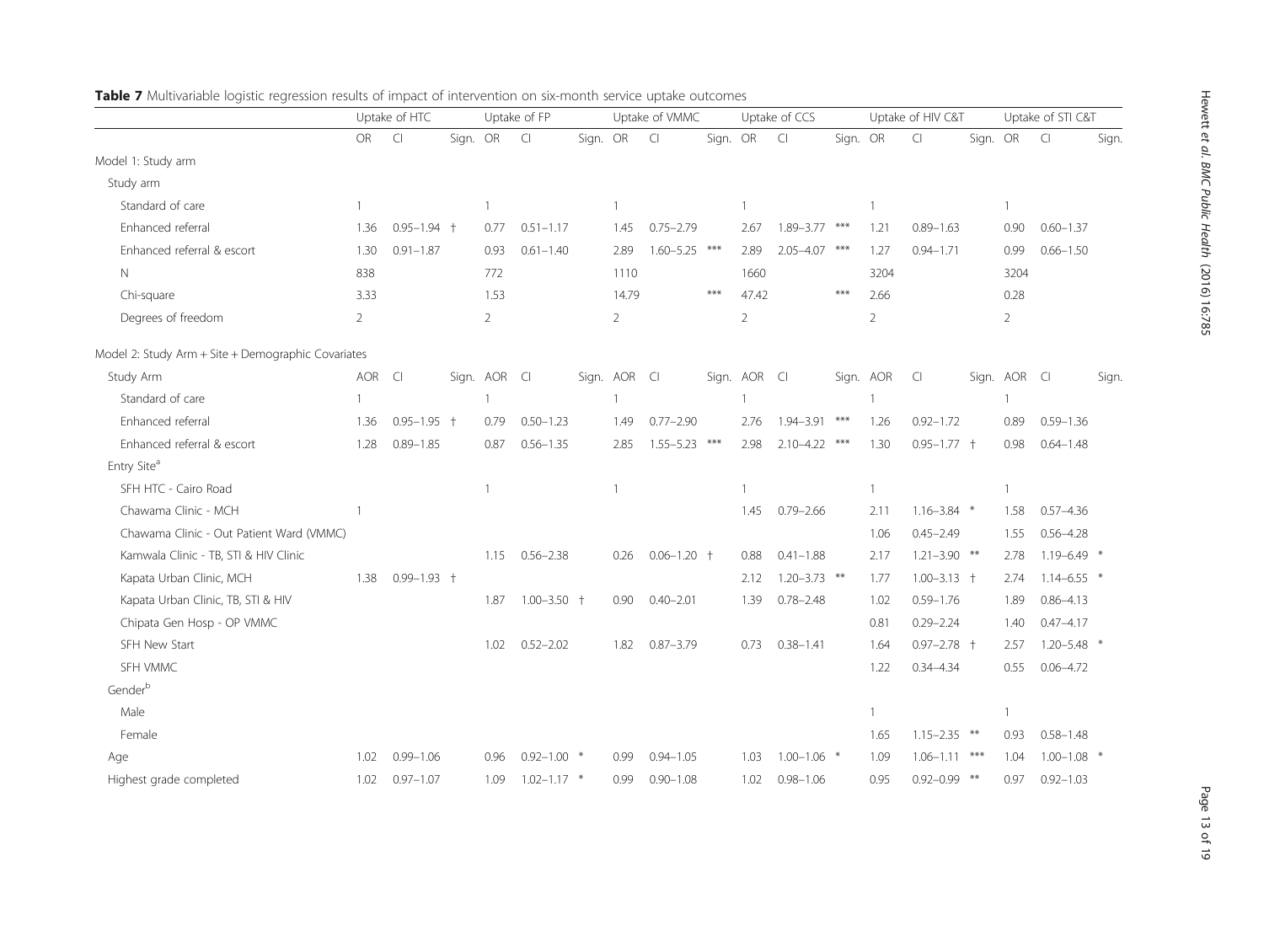|  | Table 7 Multivariable logistic regression results of impact of intervention on six-month service uptake outcomes (Continued) |  |  |  |  |  |  |
|--|------------------------------------------------------------------------------------------------------------------------------|--|--|--|--|--|--|
|--|------------------------------------------------------------------------------------------------------------------------------|--|--|--|--|--|--|

| Marital Status                           |       |               |       |                   |     |       |               |       |       |                 |       |        |               |       |       |                 |     |
|------------------------------------------|-------|---------------|-------|-------------------|-----|-------|---------------|-------|-------|-----------------|-------|--------|---------------|-------|-------|-----------------|-----|
| Not currently married                    |       |               |       |                   |     |       |               |       |       |                 |       |        |               |       |       |                 |     |
| Currently married/living with partner    | 0.73  | $0.49 - 1.08$ | 4.14  | $2.69 - 6.35$ *** |     | 0.52  | $0.24 - 1.14$ |       | 1.1   | $0.80 - 1.52$   |       | 0.89   | $0.66 - 1.20$ |       | 0.73  | $0.48 - 1.11$   |     |
| Number of children                       | 1.00  | $0.87 - 1.15$ | 1.17  | $1.00 - 1.37$ *   |     | 1.01  | $0.78 - 1.30$ |       | 0.99  | $0.89 - 1.10$   |       | 0.97   | $0.89 - 1.07$ |       | 0.92  | $0.80 - 1.07$   |     |
| Residence                                |       |               |       |                   |     |       |               |       |       |                 |       |        |               |       |       |                 |     |
| Urban                                    |       |               |       |                   |     |       |               |       |       |                 |       |        |               |       |       |                 |     |
| Rural                                    | 0.80  | $0.39 - 1.66$ | 1.82  | $0.68 - 4.87$     |     | 0.30  | $0.04 - 2.25$ |       | 1.23  | $0.67 - 2.24$   |       | 0.60   | $0.32 - 1.11$ |       | 0.78  | $0.35 - 1.76$   |     |
| Employment status                        |       |               |       |                   |     |       |               |       |       |                 |       |        |               |       |       |                 |     |
| Not working                              |       |               |       |                   |     |       |               |       |       |                 |       |        |               |       |       |                 |     |
| Currently working                        | 1.06  | $0.77 - 1.47$ | 0.95  | $0.65 - 1.40$     |     | 0.76  | $0.45 - 1.28$ |       | 1.19  | $0.90 - 1.56$   |       | 1.08   | $0.83 - 1.41$ |       | 1.28  | $0.88 - 1.86$   |     |
| Number of household assets               | 0.99  | $0.91 - 1.06$ | 0.98  | $0.89 - 1.08$     |     | 1.10  | $0.97 - 1.24$ |       | 0.94  | $0.88 - 1.00 +$ |       | 0.96   | $0.90 - 1.03$ |       | 0.91  | $0.83 - 0.99$ * |     |
| Distance to health facility <sup>c</sup> | 0.98  | $0.90 - 1.05$ | 1.01  | $0.97 - 1.06$     |     | 1.00  | $0.96 - 1.05$ |       | 1.00  | $0.95 - 1.05$   |       | 1.01   | $0.99 - 1.04$ |       | 1.03  | $1.00 - 1.05 +$ |     |
| $\mathbb N$                              | 828   |               | 764   |                   |     | 1096  |               |       | 1642  |                 |       | 3172   |               |       | 3172  |                 |     |
| Chi-Square                               | 14.84 |               | 83.28 |                   | *** | 47.69 |               | $***$ | 96.20 |                 | $***$ | 170.18 |               | $***$ | 35.30 |                 | $*$ |
| Degrees of Freedom                       | 12    |               | 14    |                   |     | 14    |               |       | 16    |                 |       | 20     |               |       | 20    |                 |     |

OR Odds Ratio, AOR Adjusted Odds Ratio, CI 95 % Confidence Interval, Sign Statistical Significance of p-value

\*\*\*p < .001; \*\*p < .01; \*p < .05;  $\uparrow p$  < .10

<sup>a</sup>Entry sites included in model dependent on outcome variable

<sup>b</sup>Gender of outcome variable constant if omitted from model

c 38 % of baseline sample don't know distance, therefore a dummy was also included (1 = Yes if don't know distance)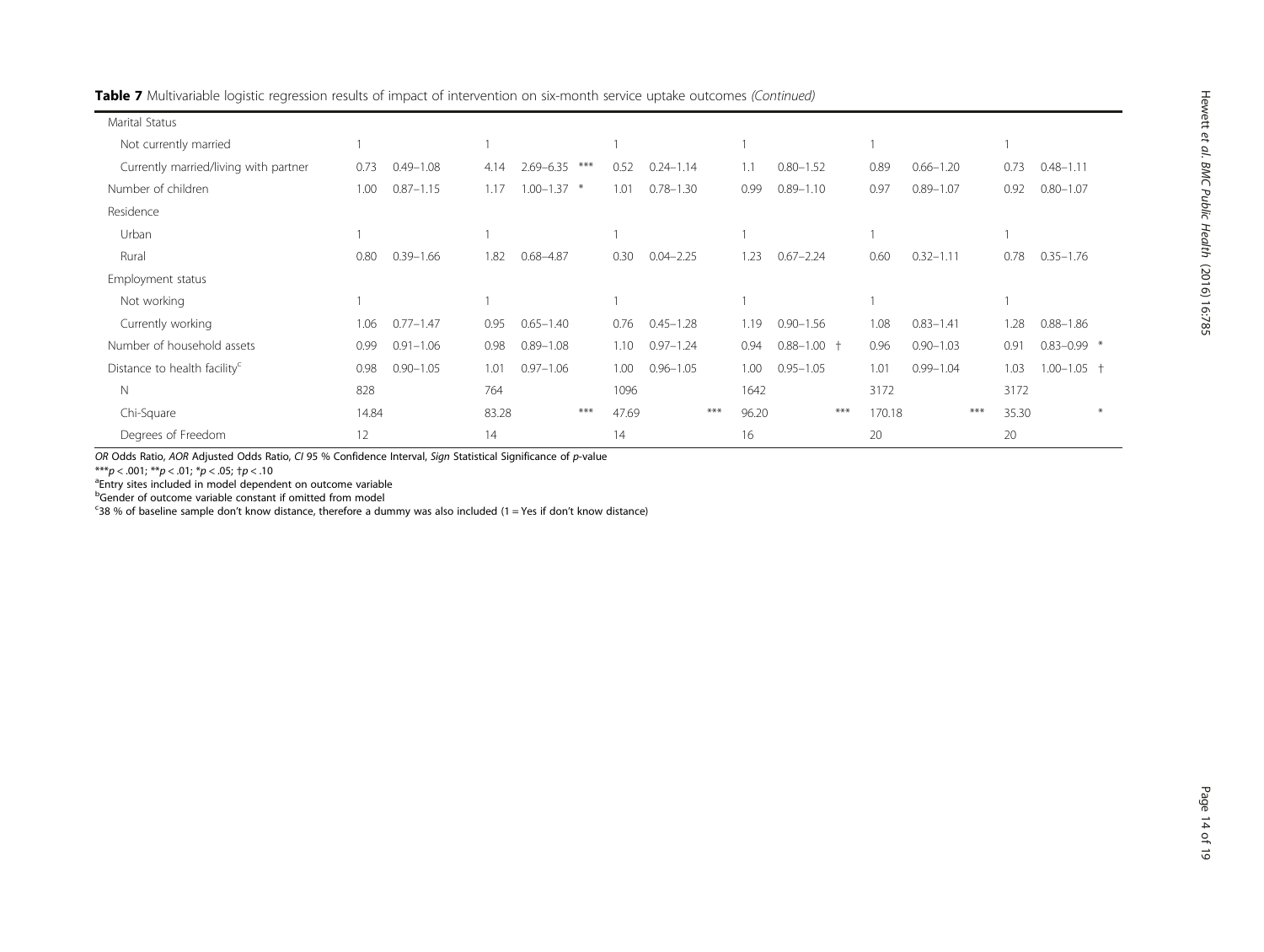|                                               | Cost per client        |                        |                                  |  |  |  |
|-----------------------------------------------|------------------------|------------------------|----------------------------------|--|--|--|
|                                               | Vertical<br>urban site | Vertical<br>rural site | Integrated<br>comparator<br>site |  |  |  |
| HIV testing and counseling                    | \$121                  | \$118                  | \$112                            |  |  |  |
| Voluntary medical male<br>circumcision (VMMC) | \$76                   | \$31                   |                                  |  |  |  |
| IUD insertion                                 | \$9                    | \$142                  | \$16                             |  |  |  |
| Implant insertion                             | \$8                    | \$134                  | \$14                             |  |  |  |
| Post-partum IUD                               | \$8                    | \$135                  | \$15                             |  |  |  |
| Other referral services <sup>a</sup>          |                        |                        |                                  |  |  |  |
| Cervical cancer screening                     | \$18                   |                        |                                  |  |  |  |
| CD4 count                                     | \$7                    |                        |                                  |  |  |  |
| Tuberculosis testing                          | \$8                    |                        |                                  |  |  |  |
| Antiretroviral therapy                        | \$10                   |                        |                                  |  |  |  |
| STI testing                                   | \$8                    |                        |                                  |  |  |  |

Table 8 Cost per client of vertical services compared to integrated provision, 2013 USD

<sup>a</sup>Cost per consultation, excluding any patient-specific, variable costs such as drugs and medical supplies as the trial did not provide access to client medical records. These costs were not considered variable for HTC, VMMC and FP services as all clients receive the same service with standard quantities of medical consumables. Hence, other referral services were thus not included in the technical efficiency analysis

who were employed at baseline and referred for VMMC services had 42 % lower odds (AOR 0.58, 95 % CI: 0.35– 0.96) of accessing services within six weeks. The impact of employment on VMMC uptake did reduce over time, to 24 % lower odds at six months (Table [7](#page-12-0) lower panel) and lost statistical significance, suggesting that employed men were ultimately able to adjust their schedules to accommodate their circumcision plans. The importance of employment status on VMMC uptake has been demonstrated in previous research [[37](#page-18-0)] and been the focus of studies that have addressed the opportunity and other costs associated with the uptake of circumcision services [[38, 39\]](#page-18-0). The adjusted results in Table [7](#page-12-0) also indicated that females were significantly more likely to report

accessing HIV care and treatment than were their male counterparts and this effect was persistent over time. Women had 65 % greater odds within six months of reporting access to HIV services than were males (AOR 1.65, 95 % CI: 1.15–2.35). Older participants were also significantly more likely to take up HIV care and treatment (AOR 1.09, 95 % CI: 1.06–1.11), as were participants with a lower number of completed years of education (AOR 0.95, 95 % CI: 0.92–0.99).

# Economic evaluation

Table 8 summarizes costs per client at the vertical and integrated service sites in the two study provinces. The fully integrated comparator site (column 3) appeared to operate with lower unit costs than the vertical SFHoperated urban and rural sites for HTC and VMMC. Differences between the comparator site and the SFHoperated vertical sites were driven by the largely fixed costs of human resources, followed by the costs of administration and day-to-day operations (overhead) and general supplies [[33\]](#page-17-0). These costs could potentially be spread over a larger number of clients by integrating services, thus lowering the average costs of service delivery and achieving economies of scale in the long run. For family planning services, in contrast to the others, the comparator site did not operate with lower unit costs than the vertical urban site, although it was significantly more technically efficient than the vertical rural site. The low estimated unit costs for the vertical urban site were likely a signal of human and material resource shortages and drug stock outs at government facilities rather than of higher technical efficiency at similar client volumes.

Table 9 provides a summary of the cost-effectiveness of the study intervention. For HIV/AIDS, only the third study arm showed a reduction in the projected number of deaths, while both intervention arms showed a reduction in the years lost to disability from HIV/AIDS. For instance, it is expected that if the intervention arm three

Table 9 Summary of cost-effectiveness results, by study arm

|                   | Effectiveness, per 1000 clients | Costs per DALY averted, US\$ |                 |              |            |             |                    |       |
|-------------------|---------------------------------|------------------------------|-----------------|--------------|------------|-------------|--------------------|-------|
|                   | <b>HIV/AIDS</b>                 |                              | Cervical cancer |              |            |             |                    |       |
|                   | <b>DALYs</b><br>Deaths          |                              | Deaths          | <b>DALYs</b> | <b>HTC</b> | <b>VMMC</b> | <b>HIV C&amp;T</b> | CCS   |
| Study arm         |                                 |                              |                 |              |            |             |                    |       |
| <b>SOC</b>        | 4160                            | 96796                        | 3765            | 83966        |            |             |                    |       |
| Arm 2             | 4240                            | 83970                        | 3350            | 78808        | \$7890     | \$377       | \$81               | \$607 |
| Arm 3             | 3708                            | 65078                        | 3254            | 77741        | \$3180     | \$162       | \$ 33              | \$106 |
| <b>Difference</b> | Deaths averted                  | <b>DALYs</b>                 | Deaths averted  | <b>DALYs</b> |            |             |                    |       |
| $SOC - Arm2$      | $-80$                           | 12826                        | 415             | 5157         |            |             |                    |       |
| $SOC - Arm$ 3     | 452                             | 31718                        | 511             | 6224         |            |             |                    |       |

Note: Family planning not included in the incremental cost-effectiveness calculations as the intervention did not increase uptake of services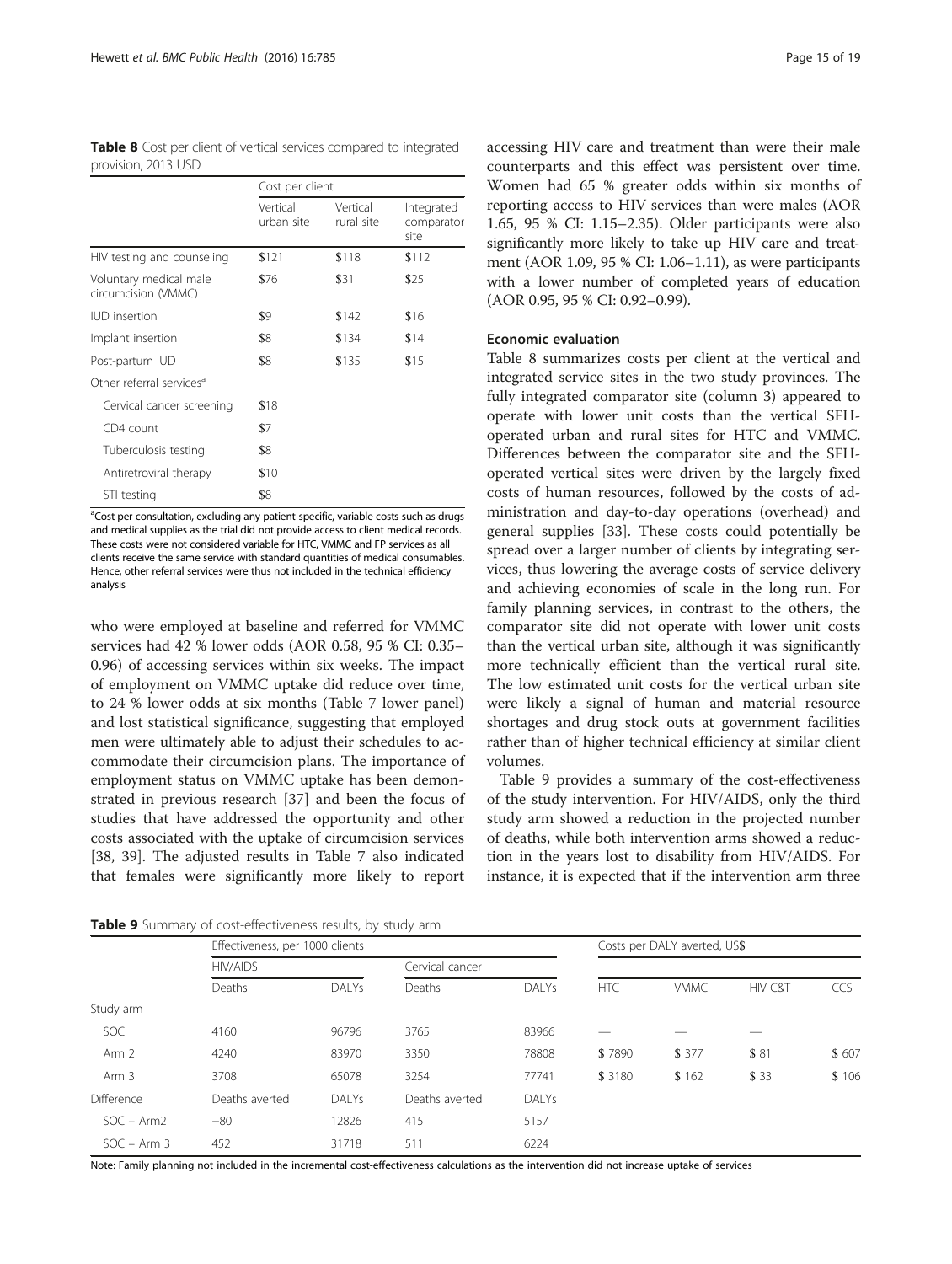were scaled, there would be 452 deaths averted from HIV/AIDS per 1000 clients if an escort were provided to facilitate linkages between services. Also, it would be expected that 12,826 and 31,718 DALYs would be averted per 1000 clients for each of the study arms respectively. A reduction in the projected number of deaths per 1000 clients was also evident for CCS and the number of DALYs averted by CCS was between 5000 and 6000 per 1000 clients. In both cases, estimates of the impact of the interventions within the population indicated a significant reduction in mortality and morbidity due to HIV/AIDS and cervical cancer.

Based on the World Health Organization (WHO), a health intervention is considered cost-effective if its costs per DALY averted is less than three times the country's GDP per capita [\[40\]](#page-18-0); for Zambia, that would amount to  $$1845 \times 3 = $5535$  based on 2014 GDP per capita estimates [\[41\]](#page-18-0). Given that formula, intervention arm three was cost-effective for HTC, with a cost of \$3180 per DALY averted. Intervention arm two was not considered cost-effective for HTC based on the WHO criteria. The results for VMMC, HIV care and treatment and cervical cancer screening indicate that both intervention arms were highly cost-effective. For CCS in particular, this result was driven both by the magnitude of impact of the intervention and the relatively low total cost of implementing CCS services.

# Discussion

The study was an implementation science randomized evaluation of interventions to improve the uptake of many critical HIV and sexual and reproductive health services in the Zambian context. The study's rationale was that providing enhanced client health services directed toward lowering the barriers of access and improving quality would be a cost-effective way to improve the uptake of FP/HIV services. The study's strongest findings were that the interventions improved the uptake of VMMC and CCS services among clients. Given the invasiveness of the circumcision procedure and that increasing the demand for VMMC services is difficult due to a multiplicity of barriers, the study's results suggest a promising opportunity to enhance uptake. The provision of an escort to the VMMC site appeared to be an important ingredient in increasing the odds of clients accessing these services. These findings reinforce conclusions found elsewhere that men need more information about what the circumcision procedure involves to overcome psychological barriers to uptake [[37\]](#page-18-0).

Integrating CCS as an add-on service to other sexual and reproductive service provision is shown to be a highly cost-effective method of increasing the uptake of screening and in reducing disability and deaths from cervical cancer. The study results indicated that women

receiving an enhanced package of counseling, referral and follow-up services had approximately three times higher odds of getting screened for cervical cancer than women receiving standard services. Given the fact that there was little meaningful difference between the two intervention arms in increasing uptake of screening suggests that provision of high-quality counseling and information services was the core driver in increasing screening uptake.

While the impact of the interventions was less consistent with regard to HIV care and treatment options, there were indications at the six-month interview that clients in the intervention arm had significantly higher uptake of important HIV care and treatment outcomes, specifically TB testing and the initiation of ART. Further research that allows for a more focused recruitment and larger sample sizes is warranted to investigate the impact of similar interventions on HIV-positive clients.

Finally, the economic evaluation's technical efficiency analysis showed that the integrated comparator site was able to provide HTC and VMMC services at a lower cost per client than the segmented, vertical sites. These results lend further support to the argument for increasing integration of HIV services. Integrated sites might not only increase uptake of VMMC, but also provide it at a lower cost per client. Additionally, although the intervention did not significantly increase HTC uptake in the long-term, results showed that there were potential cost savings at integrated sites. This conclusion is in line with a study in Kenya and Swaziland by Obure and colleagues [\[42\]](#page-18-0), who found cost complementarities between HIV and sexual and reproductive health services and concluded that efficiency gains are most likely achievable in settings of low-scale service delivery, with high levels of fixed costs. This may be an argument for the integration of HIV prevention services and consideration of their integration with SRH services.

#### Strengths and limitations

The study presented here benefitted from a design in which clients were randomly assigned to the study intervention arms. This design allowed for greater confidence in the ITT estimates of the intervention's impact on study outcomes and inferences drawn from the results. The study used existing government and nongovernment clinics, setting the evaluation in a real-world context. Furthermore, the study benefited from an embedded economic evaluation that provided an assessment of how services could be provided efficiently, as well as the expected cost-effectiveness of the intervention.

One significant limitation of the study and the results was that little could be said about which of the common components of the intervention contributed to the overall impact. The study would have been more informative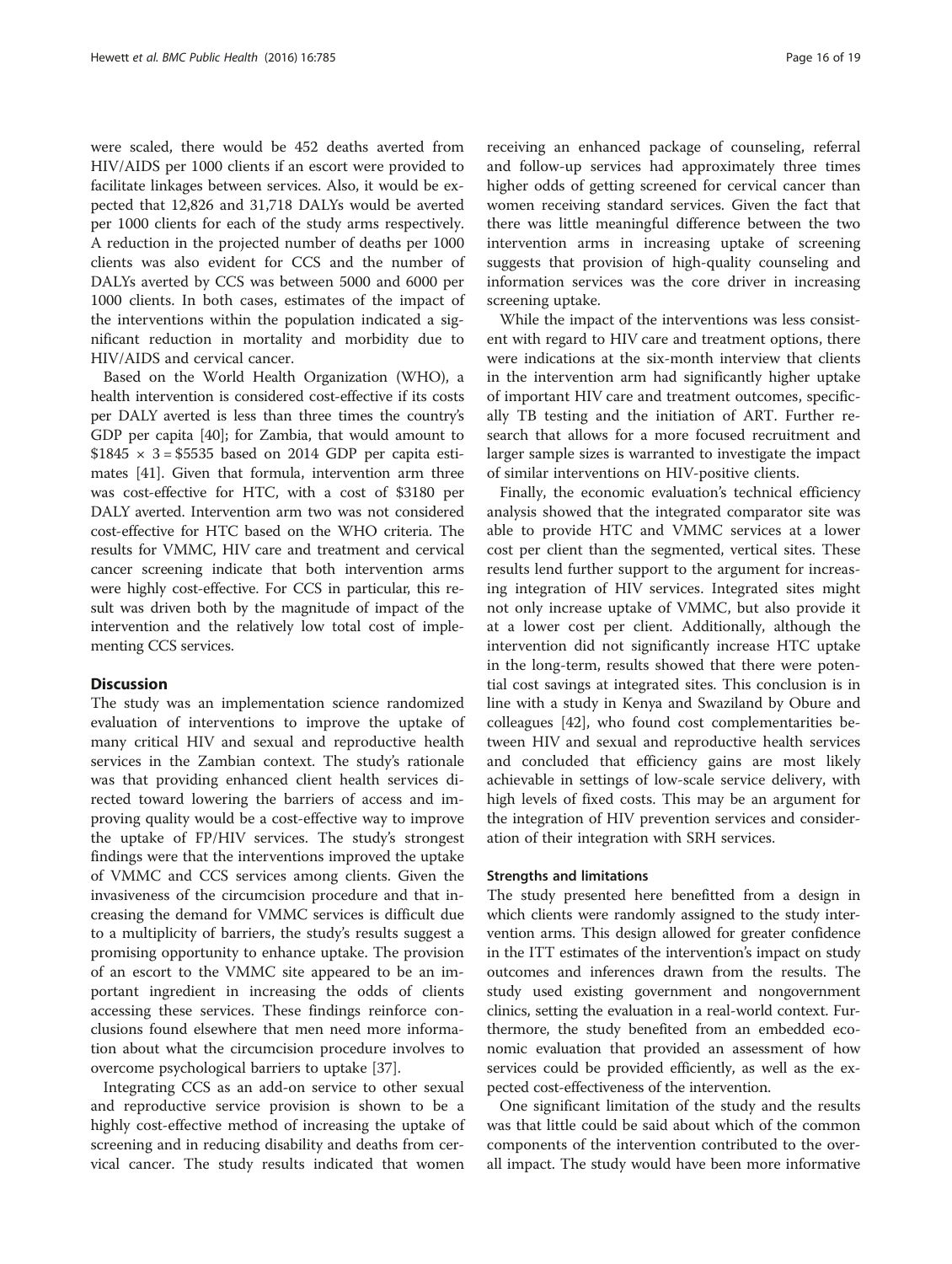if a treatment-on-the-treated (TOT) analysis had been possible focused on clients who had actually received a referral, received a follow-up call, or taken up the offer of an escort. This limitation derived not from an issue of design, but was due to data quality issues with the standard-of-care arm. The client tracking data for referrals and uptake of services was not properly recorded for the standard-of-care arm, discounting possible comparisons with the intervention arms [\[33\]](#page-17-0). These issues had no bearing on the behavioral survey data which were collected separately.

Caution is also required in interpreting the results of the economic evaluation as the technical efficiency assessment was carried out on existing SFH referral networks and is therefore specific to the way these are structured. The study service sites were not randomly selected and the comparison necessarily included facilities with different ownership structures. Although we did consistently observe lower costs of operation at the integrated service site, the extent to which our findings can be extrapolated to other contexts is limited by the nature of the program evaluation.

## Conclusions

This study was a randomized evaluation of two intervention approaches to improve the linkage of clients to additional health services as compared to the standard of care in Zambia. The study's findings indicated that enhanced client add-on service referral and follow-up, with and without an escort to the add-on service, improved the uptake of many, but not all, of the services targeted by the study. The results indicated that the interventions had the greatest impact on improving the uptake of VMMC and CCS services among clients, while revealing more limited effects on HIV care and treatment outcomes. There were no effects found for increasing the uptake of family planning. The embedded economic evaluation found the intervention to be highly costeffective for HTC (study arm 3 only), VMMC, HIV care and treatment and for cervical cancer screening. The study's impact and cost-effectiveness results suggest that the enhanced service models evaluated are worthy of strong consideration when adding or integrating health services across platforms.

# Additional files

[Additional file 1:](dx.doi.org/10.1186/s12889-016-3450-x) De-identified REACH Study Data. This file contains study data, including de-identified data from the client information and tracking registry, the baseline interview, the six-week interview and the six-month interview. (CSV 8081 kb)

[Additional file 2:](dx.doi.org/10.1186/s12889-016-3450-x) REACH Study Data Codebook. This file contains the codebook of the data, including the variable type, values, frequency distribution and missing values. (PDF 1392 kb)

#### Abbreviations

ACASI, audio computer-assisted self-interview; ART, antiretroviral therapy; C&T, care and treatment; CCS, cervical cancer screening; CI, confidence interval; CTD, client tracking database; DALYs, disability-adjusted life years; FP, family planning; GEE, generalized estimating equations; HTC, HIV testing and counseling; ITT, intent-to-treat; MCH, maternal and child health; MI, motivational interviewing; NGO, Non-Governmental Organization; SFH, society for family health; SRH, sexual and reproductive health; STI, sexually transmitted infection; TB, tuberculosis; TOT, treatment-on-the-treated; USAID, United States Agency for International Development; VMMC, voluntary medical male circumcision; WHO, World Health Organization

#### Acknowledgements

We would like to acknowledge Hayden Hawry and Kuyosh Kadirov at SFH/ PSI who were instrumental in the conception of the funding proposal and study's implementation design. We acknowledge Saziso Mulenga and Bernard Banda who served as study managers and Nicholas Shiliya who served as the study principal investigator at implementation start. We would also like to acknowledge Samir Souidi at the Population Council for developing the client information registry and tracking database. We also acknowledge Barbara Miller for copy editing the manuscript.

#### Funding

This manuscript was made possible by the generous support of the American people through the United States Agency for International Development (USAID - AID-OAA-A-12-00026). The funder had no further role in the design, collection, analysis and interpretation of data; the writing of the manuscript or in the decision to submit the manuscript for publication.

#### Availability of data and materials

The deidentified data used in the analysis are included within the article and its Additional files 1 and 2.

#### Authors' contributions

PCH, MN, FB designed and executed the study. PCH and FB composed the first draft of the manuscript with review and revisions from MN, JD, LV, EY and MN (Nambao). The data analysis was conducted by JD with guidance from PCH and LV. All authors read and approved the final manuscript.

#### Authors' information

PCH (Ph.D.) is senior associate at the Population Council and has worked in its New York, Zambia and Washington D.C. Offices. He has conducted operations and behavioral research related to HIV risk and prevention, including studies on effectiveness and efficiency of VMMC services, improving HIV risk among adolescent girls and the impact of poverty and education on risk. Mutinta N, MMed, M.P.H. is a pediatrician with clinical, research and public health experience in reproductive health, maternal, neonatal and child health and HIV care, support, and treatment in Zambia. MN has a medical degree in Pediatrics and Child Health from the University of Zambia and a Master in Public Health from the University of Alabama at Birmingham. She is currently working as the Director of Health Services at Society for Family Health (SFH), an affiliate of Population Services International (PSI).

FB (MSc) is a Research Fellow in health economics and a PhD candidate at the London School of Hygiene and Tropical Medicine. Based in Zambia since 2012, her work is mainly in the area of economic evaluation, ranging from the costutility analysis of tuberculosis control strategies to the cost-effectiveness of new vaccines introduction.

JD, (M.P.H.) is a research coordinator/data analyst at the Population Council. She graduated from the University of Pennsylvania with a Bachelor of Science in Nursing in 2008 and from Columbia University with a Master of Public Health in 2014. She has prepared and analyzed data for multiple studies in Zambia and Malawi, on topics such as improving the lives of adolescent girls and contraceptive use among young women. LV (Ph.D.) is an Associate at the Population Council, Washington DC. He has worked principally in the field of HIV and AIDS, on topics including integrated bio-behavioral surveys among key populations; and applied intervention research to inform the development and measure effectiveness of public health programs.

EY (Ph.D.) is an associate with the Population Council, where she has worked at its Mexico and Washington, DC offices. She has conducted studies on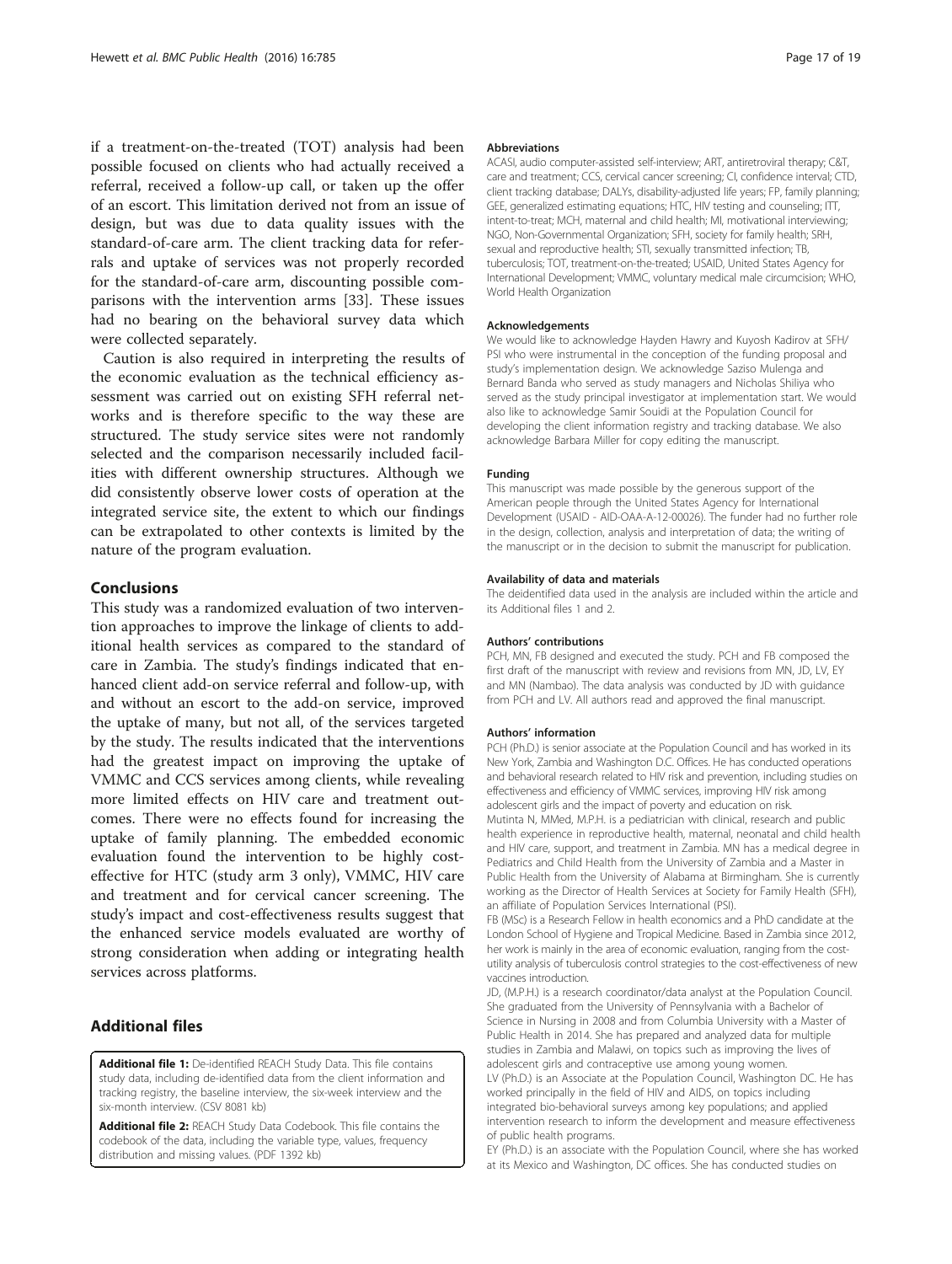<span id="page-17-0"></span>reproductive health and HIV/AIDS behavioral surveillance as well as related programmatic research in Latin America, Africa, and Asia. Mary N, MBChB, M.P.H is a Medical Doctor specializing in Public Health and has worked with the Ministry of Health for over fifteen years. She is a Deputy Director for Mother Health in the Ministry and has been co-investigator on a number of studies including: Measuring the Impact of Mama Kits on Institutional Delivery Rates, Evaluation of Prevention of Mother-to-Child-HIV-Transmission (PMTCT) Program In Zambia, and Assessing the Feasibility of Improving Access to Post-Exposure Prophylaxis (PEP) for sexual violence survivors through the Zambia Police Service.

#### Competing interests

The authors declare that they have no competing interests.

#### Consent for publication

Not applicable.

#### Ethics approval and consent to participate

Study protocols were reviewed and approved by the Population Services International Research Ethics Board Federal Wide Assurance number FWA00009154; submission number #51.2012. Human subjects approval was also obtained from the University of Zambia Biomedical Research Ethics Committee (FWA00000338), reference number 002-12-12. Additional approvals were obtained from the Zambian Ministry of Health. All study investigators and staff were certified in human subjects protection training prior to study initiation. All study participants provided written informed consent at enrollment, six-week, and six-month follow-up interviews.

#### Author details

<sup>1</sup>Population Council, 4301 Connecticut Avenue, Washington, DC 20008, USA. 2 Society for Family Health, Plot 549 Ridgeway, Lusaka 10101, Zambia. <sup>3</sup> London School of Hygiene and Tropical Medicine, 15-17 Tavistock Place, London WC1H 9SH, UK. <sup>4</sup>Population Council, One Dag Hammarskjold Plaza, New York, NY 10017, USA. <sup>5</sup>Ministry of Health, Zambia, Ndeke House, Lusaka, Zambia.

# Received: 15 December 2015 Accepted: 5 August 2016 Published online: 12 August 2016

#### References

- 1. USAID. Family planning/HIV integration: technical guidance for usaidsupported field programs. Washington, D.C.: USAID; 2003.
- 2. WHO. Strengthening linkages between sexual and reproductive health and HIV. Bull World Health Organ. 2009;87(11):805–84.
- 3. Central Statistical Office (CSO) [Zambia], Ministry of Health (MOH) [Zambia], ICF International: Zambia demographic and health survey 2013-14. Rockville, MD: Central Statistical Office, Ministry of Health, and ICF International; 2014.
- 4. Ministry of Health of Zambia. National health strategic plan 2012–2015. Lusaka: Ministry of Health of Zambia; 2011.
- 5. Ministry of Health of Zambia. National HIV/AIDS prevention strategy 2012– 2015. Lusaka: Ministry of Health of Zambia; 2011.
- 6. Strachan M, Kwateng-Addo A, Harde K, Subramaniam S, Judice N, Agarwal K. An analysis of family planning content in HIV/AIDS, VCT, and PMTCT policies in 16 countries. Washington, D.C.: Futures Group International; 2004.
- 7. Rutenberg N, Biddlecom A, Kaona F. Reproductive decision-making in the context of HIV and AIDS: a qualitative study in Ndola, Zambia. Int Fam Plan Perspect. 2000;26(3):124–30.
- 8. Chanda E, Masaninga F, Coleman M, Sikaala C, Katebe C, MacDonald M, et al. Integrated vector management: the Zambian experience. Malar J. 2008;7: 164.
- 9. Stekelenburg JKS, Mukelabai M, Wolffers I, van Roosmalen J. Waiting too long: low use of maternal health services in Kalabo, Zambia. Trop Med Int Health. 2004;9(3):390–8.
- 10. MacKeith N, Chinganya O, Ahmed Y, Murray S. Zambian women's experiences of urban maternity care: results from a community survey in Lusaka. Afr J Reprod Health. 2003;7(1):92–102.
- 11. Gabrysch S, Campbell O. Still too far to walk: literature review of the determinants of delivery service use. BMC Pregnancy Childbirth. 2009;9:34.
- 12. Mayhew S, Lush L, Cleland J, Walt G. Implementing the integration of component services for reproductive health. Stud Fam Plann. 2001;31(2):151–62.
- 13. Ministry of Health of Zambia. Workforce optimization analysis: optimal healthcare worker allocation for healthcare facilities across Zambia. Lusaka: Ministry of Health of Zambia; 2009.
- 14. Central Statistical Office (CSO), Ministry of Health (MOH), Tropical Diseases Research Centre (TDRC), University of Zambia, Macro International Inc. Zambian demographic and health survey 2007. Calverton, MD: CSO and Macro International; 2009.
- 15. ZNAC. Zambia HIV prevention response and modes of transmission analysis. Epi-synthesis final report July 2009. Lusaka: National HIV/AIDS/TB Council of Zambia, CDC Global HIV/AIDS Program, World Bank, and UNAIDS; 2009.
- 16. WHO, UNFPA, UNAIDS, IPPF. Sexual and reproductive health and HIV/AIDS: A framework for priority linkages. WHO/HIV/2005.05. Geneva: WHO; 2005.
- 17. Chikamata D, Chinganya O, Jones H, Ramarao S. Dual needs: contraceptive and sexually transmitted infection protection in Lusaka, Zambia. Int Fam Plan Perspect. 2002;28(2):96–104.
- 18. Foreit K, Hardee K, Agarwal K. When does it make sense to consider integrating STI and HIV services with family planning services? Issues in perspective: integrating HIV/STI and family planning services. Int Fam Plan Perspect. 2002;28(2):105–7.
- 19. Lush L, Walt G, Cleland J, Mayhew S. The role of MCH and family planning services in HIV/STD control: Is integration the answer? African Journal of Reproductive Health / La Revue Africaine de la Santé Reproductive. 2001;5(3):29–46.
- 20. Shelton J, Fuchs N. Opportunities and pitfalls in integration of family planning and HIV prevention efforts in developing countries. Public Health Rep. 2004;119:12–5.
- 21. Mullick S, Khoza D, Askew I, Maluka T, Menziwa M. Integrating counseling and testing into family planning services: What happens to the existing quality of family planning when HIV services are integrated in South Africa? Presentation at Linking Reproductive Health, Family Planning, and HIV/AIDS in Africa Conference. Addis Ababa: Organized by Johns Hopkins University Bloomberg School of Public Health, Bill and Melinda Gates Institute for Population and Reproductive Health, and Department of Community Health at Addis Ababa University; 2006.
- 22. Scott P, Becker J. HIV prevention and family planning: integration improves client services in Jamaica. Aidscaptions. 1995;2(3):15–8.
- 23. Stover J, Fuchs N, Halperin D, Gibbons A, Gillespie D. Adding family planning to PMTCT sites increases the benefits of PMTCT. Population and reproductive health issue brief. USAID: Washington, D.C.; 2003.
- 24. Peck R, Fitzgerald D, Liautaud B, Deschamps M, Verdier R, Beaulieu M. The feasibility, demand, and effect of integrating primary care services with HIV voluntary counseling and testing: evaluation of a 15-year experience in Haiti, 1985–2000. J Acquir Immune Defic Syndr. 2003;33:470–5.
- 25. Boonstra H. The role of reproductive health providers in preventing HIV. New York: Guttmacher report on public policy; 2006.
- 26. Rasch V, Yambesi F, Massawe S. Post-abortion care and voluntary HIV counselling and testing: an example of integrating HIV prevention into reproductive health services. Trop Med Int Health. 2006;11(5):697–704.
- 27. Coyne KM, Hawkins F, Desmond N. Sexual and reproductive health in HIVpositive women: a dedicated clinic improves service. Int J STD AIDS. 2007;18(6):420–1.
- 28. Dilorio C, McCarty F, Resnicow K, McDonnell HM, Soet J, Yeager K, et al. Using motivational interviewing to promote adherence to antiretroviral medications: a randomized controlled study. AIDS Care. 2008;20(3):273–83.
- 29. Lundahl B, Kunz C, Brownell C, Tollefson D, Burke B. A meta-analysis of motivational interviewing: twenty-five years of empirical studies. Research on Social Work Practice. 2010;20(2):137–60.
- 30. Golin C, Earp J, Tien H, Stewart P, Porter C, Howie L. A 2-arm, randomized, controlled trial of a motivational interviewing-based intervention to improve adherence to antiretroviral therapy (ART) among patients failing or initiating ART. J Acquir Immune Defic Syndr. 2006;42:1.
- 31. Gupta SK. Intention-to-treat concept: a review. Perspect Clin Res. 2011;2(3):109–11.
- 32. StataCorp. Stata: Release 14. Statistical software. College Station: Stata Corp LP; 2015.
- 33. Hewett PC, Mutinta N, Bozzanni F, Dennis M, Digitale J, Vu L, et al. REacH: randomized evaluation of HIV/FP service models final study report. New York: Population Council; 2015.
- 34. Guinness L, Wiseman V. Introduction to health economics (understanding public health). 2nd ed. Maidenhead Berkshire: McGraw-Hill/Open University Press; 2011.